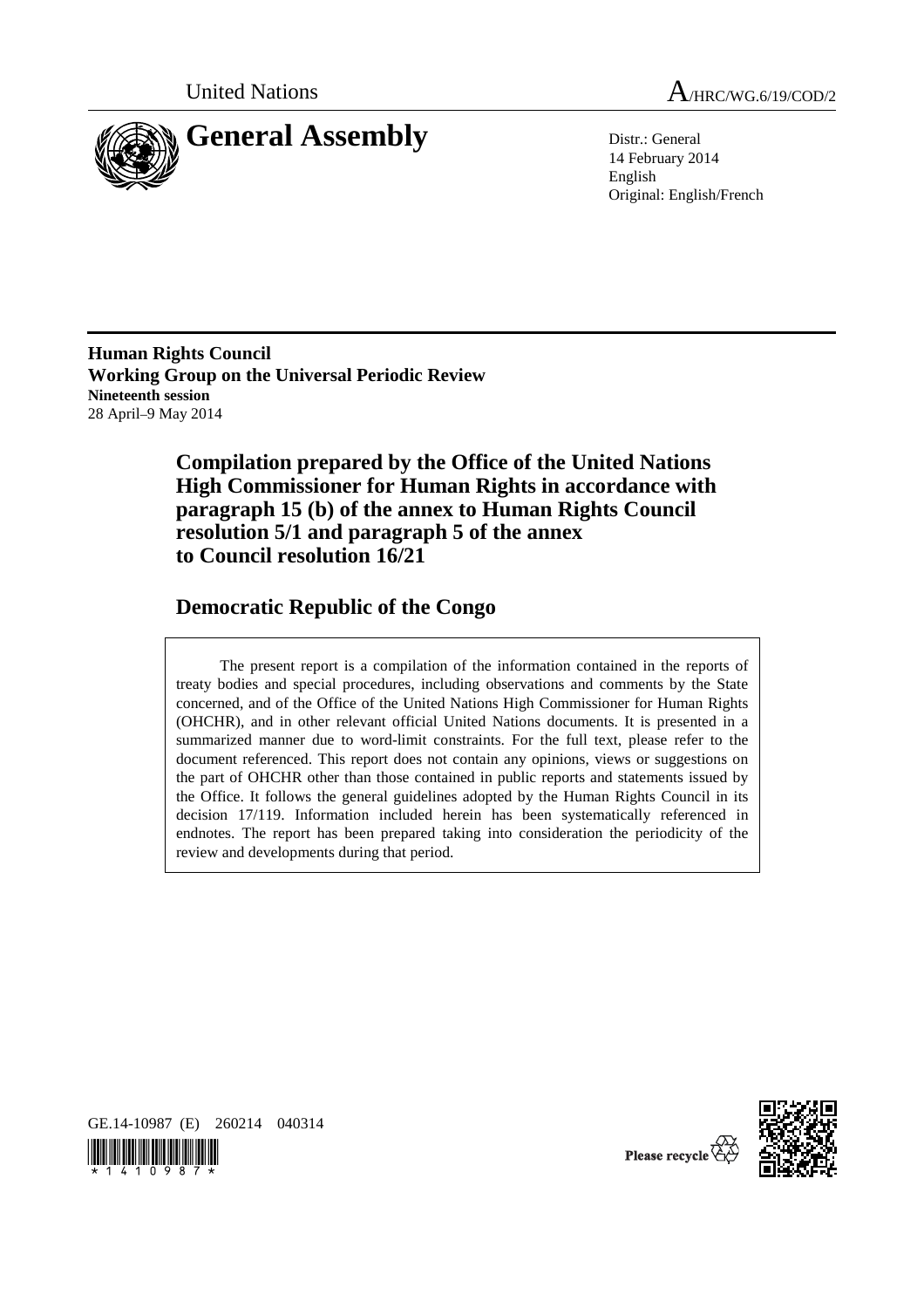# **I. Background and framework**

## **A. Scope of international obligations**<sup>1</sup>

#### **International human rights treaties<sup>2</sup>**

|                                                                    | Status during previous cycle | Action after review  | Not ratified/not accepted |
|--------------------------------------------------------------------|------------------------------|----------------------|---------------------------|
| Ratification, accession                                            | <b>ICERD</b> (1976)          | OP-CAT (2010)        | <b>ICCPR-OP2</b>          |
| or succession                                                      | <b>ICESCR (1976)</b>         |                      | <b>ICRMW</b>              |
|                                                                    | <b>ICCPR</b> (1976)          |                      | <b>CRPD</b>               |
|                                                                    | CEDAW (1986)                 |                      | <b>CPED</b>               |
|                                                                    | CAT (1996)                   |                      |                           |
|                                                                    | CRC (1990)                   |                      |                           |
|                                                                    | <b>OP-CRC-AC</b> (2001)      |                      |                           |
|                                                                    | <b>OP-CRC-SC (2001)</b>      |                      |                           |
| Reservations,<br>declarations and/or<br>understandings             |                              |                      |                           |
| Complaint procedures,<br>inquiry and urgent<br>action <sup>3</sup> | ICCPR-OP 1 (1976)            | OP-ICESCR (signature | ICERD, art. 14            |
|                                                                    | CAT, art. 20 (1996)          | only, 2010)          | <b>OP-ICESCR</b>          |
|                                                                    |                              |                      | ICCPR, art. 41            |
|                                                                    |                              |                      | <b>OP-CEDAW</b>           |
|                                                                    |                              |                      | CAT, arts. 21 and 22      |
|                                                                    |                              |                      | OP-CRC-IC                 |
|                                                                    |                              |                      | <b>ICRMW</b>              |
|                                                                    |                              |                      | <b>OP-CRPD</b>            |
|                                                                    |                              |                      | <b>CPED</b>               |

## **Other main relevant international instruments**

|                                          | Status during previous cycle                                                           | Action after review | Not ratified                                                           |
|------------------------------------------|----------------------------------------------------------------------------------------|---------------------|------------------------------------------------------------------------|
| Ratification, accession<br>or succession | Convention on the Prevention and Punishment<br>of the Crime of Genocide                |                     | Conventions on stateless<br>persons <sup>4</sup>                       |
|                                          | Rome Statute of the International Criminal<br>Court (ICC)                              |                     | <b>UNESCO</b> Convention<br>against Discrimination in<br>Education     |
|                                          | Palermo Protocol <sup>5</sup>                                                          |                     | <b>ILO Conventions Nos. 169</b><br>and $1896$                          |
|                                          | Geneva Conventions of 12 August 1949 and<br>Additional Protocols I and II <sup>7</sup> |                     | Additional Protocol III to the<br>1949 Geneva Conventions <sup>8</sup> |
|                                          | Convention on refugees <sup>9</sup>                                                    |                     |                                                                        |
|                                          | $\rm ILO$ fundamental conventions <sup>10</sup>                                        |                     |                                                                        |

1. In 2009, the Committee on Economic, Social and Cultural Rights (CESCR) urged the Democratic Republic of the Congo to consider ratifying CRPD, OP-CRPD, and OP-ICESCR.<sup>11</sup> In 2013, the Committee on the Elimination of Discrimination against Women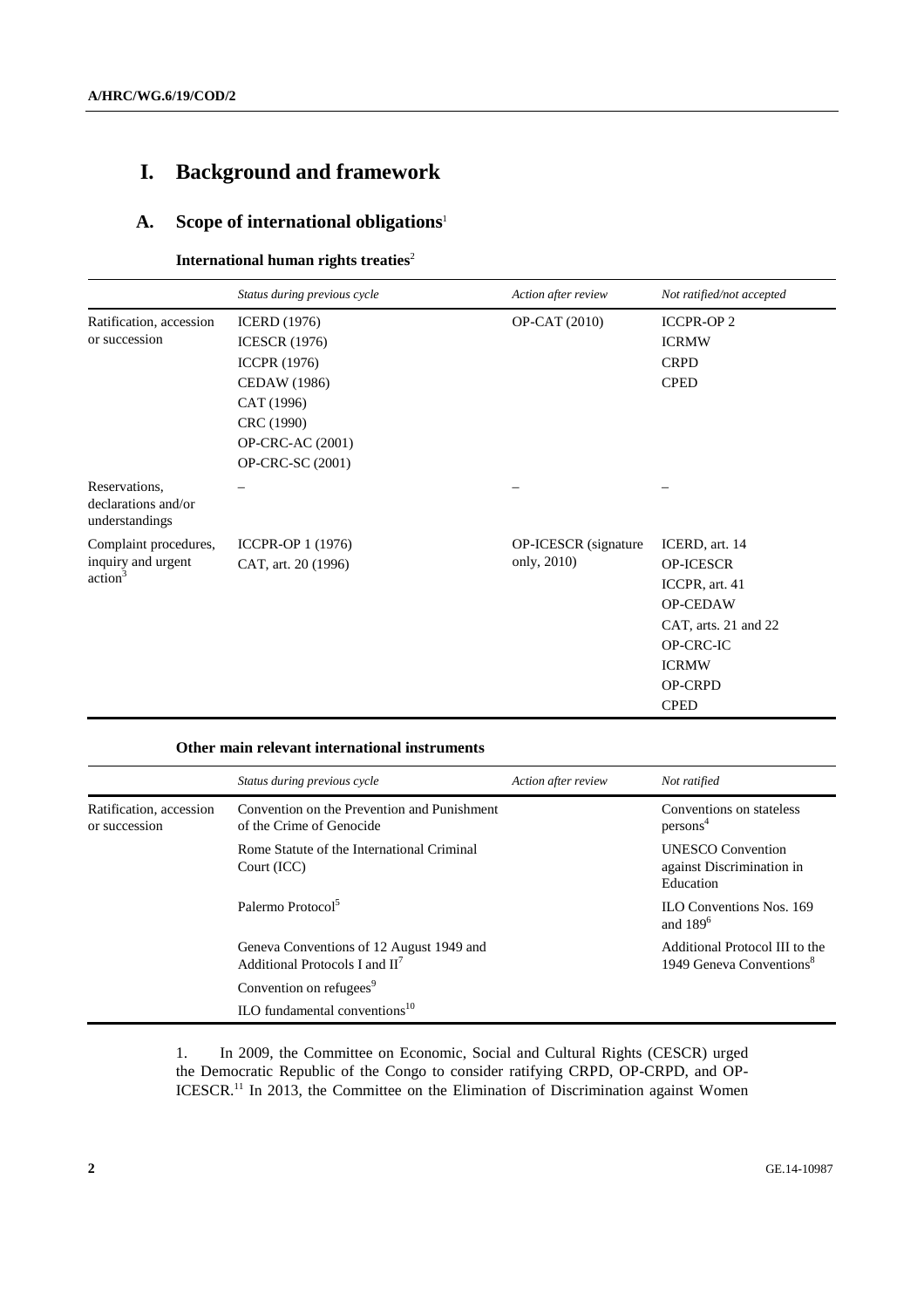(CEDAW) encouraged the Government to ratify OP-CEDAW and to consider ratifying ICRMW and CPED.<sup>12</sup>

2. CESCR encouraged the Government to consider ratifying ILO Conventions Nos. 169.<sup>13</sup> 155<sup>14</sup> and 176.<sup>15</sup>

3. CEDAW urged the Government to consider ratifying the 2013 Arms Trade Treaty.16

4. The United Nations Organization Stabilization Mission in the Democratic Republic of the Congo (MONUSCO) and the United Nations country team (country team) reported that the Government had ratified the Optional Protocol to the Convention against Torture in 2010, but that the national preventive mechanism had not vet been set up.<sup>17</sup>

5. The Office of the United Nations High Commissioner for Refugees (UNHCR) recommended that the Democratic Republic of the Congo accede to the Convention relating to the Status of Stateless Persons<sup>18</sup> and the Kampala Convention.<sup>19</sup>

#### **B. Constitutional and legislative framework**

6. OHCHR recommended that the Government adopt legislation on international crimes, including to implement the Rome Statute of the ICC.<sup>20</sup>

7. Welcoming the adoption of the Child Protection Code and the Presidential Decree which ordered the demobilization of all children from the Armed Forces, $21$  in 2012 the Committee on the Rights of the Child (CRC) urged the Government to expedite the implementation of the Code. $^{22}$ 

8. The country team drew attention to the fact that, in 2012, the Government and MONUSCO adopted the Plan of Action to Combat the Recruitment and Use of Children, and other Grave Violations of the Rights of the Child, by the Armed Forces and Security Services of the Democratic Republic of the Congo. $2<sup>3</sup>$ 

9. The country team reported that the Act authorizing the accession of the Democratic Republic of the Congo to the Convention on the Rights of Persons with Disabilities and its Optional Protocol had been promulgated in 2013.<sup>24</sup>

10. The country team noted the adoption, in 2011, of laws on the organization and functioning of the Congolese National Police (PNC) and the Armed Forces of the Democratic Republic of the Congo (FARDC), and in 2013, on FARDC military regulations and PNC staff rules for career personnel.<sup>25</sup>

11. The country team added that, in 2012, the Senate had adopted the Parity Act, which provided for the establishment of a minimum quota of 30 per cent for women's representation in the institutions of the country.26

## **C. Institutional and human rights infrastructure and policy measures**

12. OHCHR noted, in 2013, that the authorities had made significant efforts to advance human rights, including through the introduction of new policies and legislative changes.<sup>27</sup>

13. The country team indicated that the law providing for the establishment of the National Human Rights Commission (CNDH) had been promulgated in March 2013 but that its members had not yet been appointed. The country team added that the authorities needed to ensure that the selection and appointment of commissioners were in conformity with international standards.<sup>28</sup> OHCHR recommended that the Government provide the National Human Rights Commission with the appropriate financial and logistical capacity support.<sup>29</sup>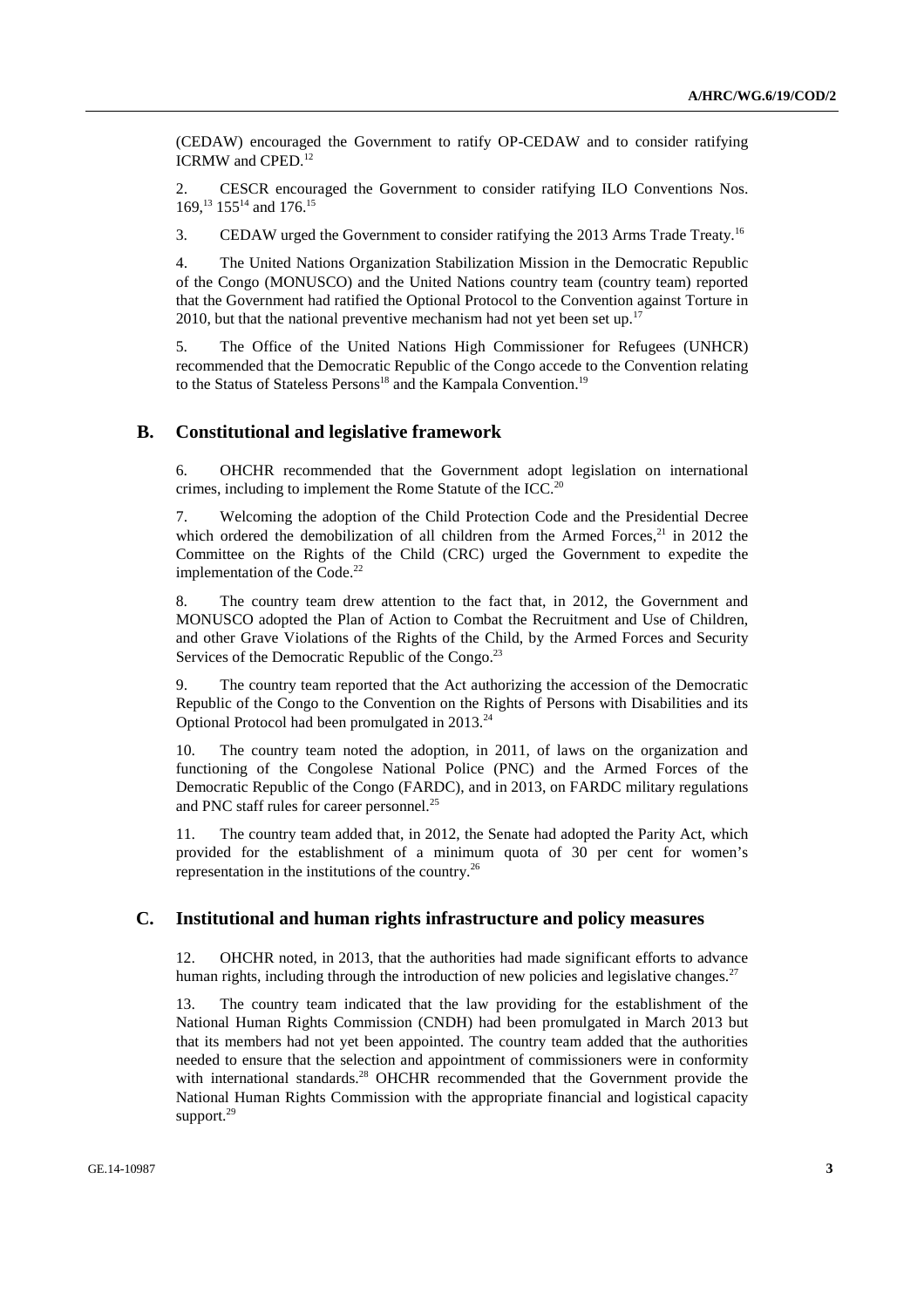14. CRC urged the Government to ensure that its domestic legislation enabled it to establish and exercise universal jurisdiction over war crimes related to conscription, enlistment and use of children in hostilities.<sup>30</sup>

15. The country team reported that, owing to a lack of public funding, difficulties had been encountered in implementing the national gender policy and its plan of action, which had been adopted in 2009.<sup>31</sup>

16. The country team stressed that the bill on the protection of human rights defenders had been pending in the parliament since 2011 and that the unit for the protection of human rights defenders was very limited in its functioning, owing to its lack of powers and resources.32

## **II. Cooperation with human rights mechanisms**

#### **A. Cooperation with treaty bodies**<sup>33</sup>

| Treaty body         | Concluding observations<br>included in previous review | Latest report<br>submitted since<br>previous review | Latest concluding<br>observations | Reporting status                                                                                      |
|---------------------|--------------------------------------------------------|-----------------------------------------------------|-----------------------------------|-------------------------------------------------------------------------------------------------------|
| <b>CERD</b>         | August 2007                                            |                                                     |                                   | Sixteenth to eighteenth reports<br>overdue since 2011                                                 |
| <b>CESCR</b>        | February 1988                                          |                                                     | November 2009                     | Fifth report overdue since June 2013                                                                  |
| <b>HR</b> Committee | March 2006                                             |                                                     |                                   | Fourth report overdue since 2009                                                                      |
| <b>CEDAW</b>        | August 2006                                            | 2010                                                | <b>July 2013</b>                  | Eighth report due in 2017                                                                             |
| <b>CAT</b>          | November 2005                                          |                                                     |                                   | Second to fourth reports overdue since<br>2009                                                        |
| <b>CRC</b>          | January 2009                                           | 2009<br>$OP-CRC-$<br>AC)                            | January 2012<br>$(OP-CRC-AC)$     | Third to fifth reports overdue since<br>2012 (CRC)/Initial report to OP-CRC-<br>SC overdue since 2004 |

#### **1. Reporting status**

#### **2. Responses to specific follow-up requests by treaty bodies**

| Treaty body         | Due in | Subject matter                                                                                                                                                                                                       | Submitted in                 |
|---------------------|--------|----------------------------------------------------------------------------------------------------------------------------------------------------------------------------------------------------------------------|------------------------------|
| <b>CERD</b>         | 2008   | Prosecution of perpetrators of sexual violence; rights of the Pygmies; and discrimination against the Pygmies <sup>34</sup>                                                                                          | Overdue since August<br>2008 |
| <b>HR</b> Committee | 2007   | Measures to follow-up on Committee's recommendations on<br>individual communications; follow-up on Views; investigation<br>of human rights violations; reported enforced disappearances<br>and orphans <sup>35</sup> | Overdue since 2007           |
| <b>CEDAW</b>        | 2015   | Violence against women in conflict-affected areas especially<br>sexual violence; and withdrawal of discriminatory provisions<br>against women <sup>36</sup>                                                          |                              |
| <b>CAT</b>          | 2007   | Incorporation of the Convention in the domestic legal order <sup>37</sup>                                                                                                                                            | Overdue since 2007           |

#### **Concluding observations**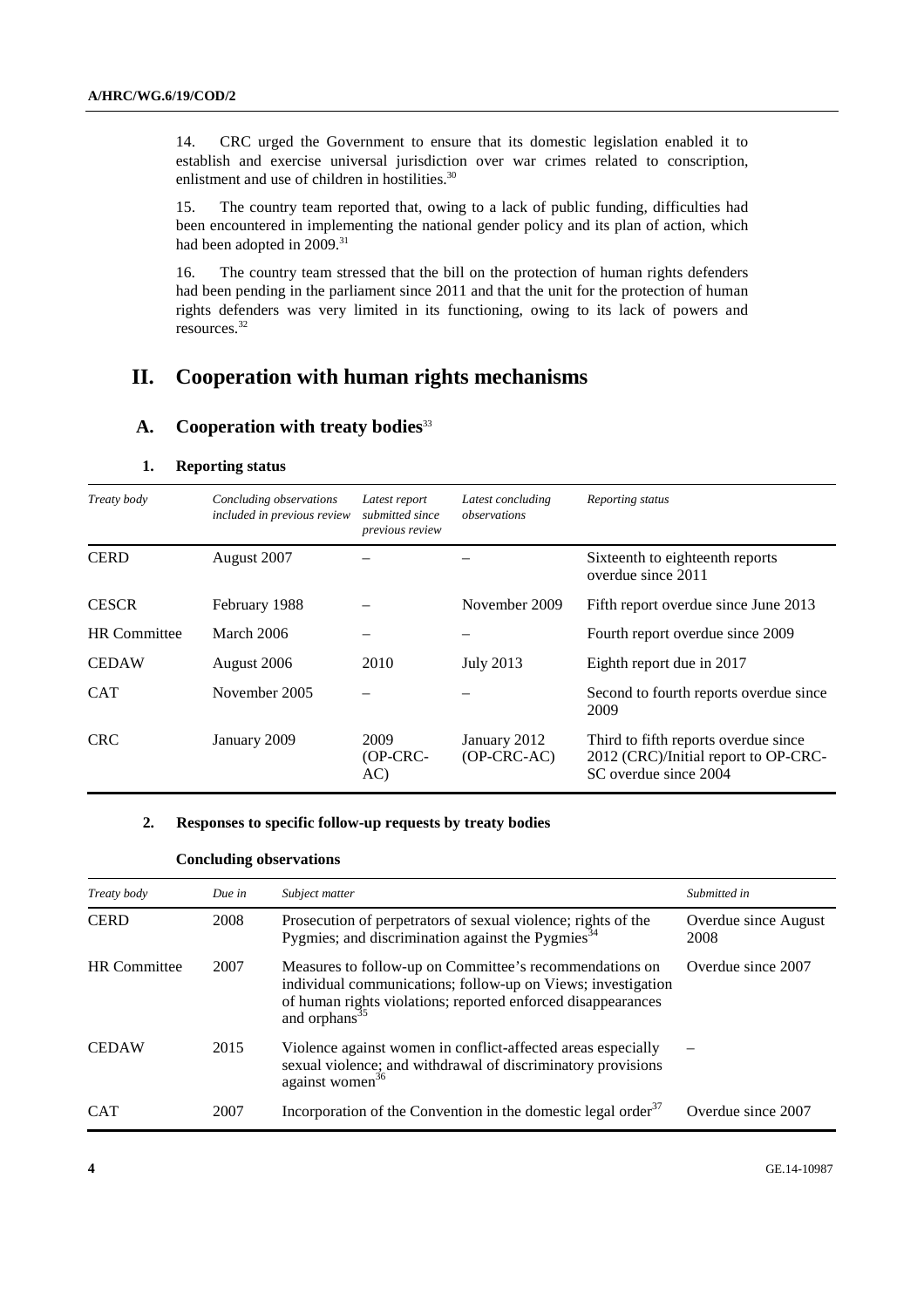| Views               |                 |                                          |
|---------------------|-----------------|------------------------------------------|
| Treaty body         | Number of views | <b>Status</b>                            |
| <b>HR</b> Committee | 38 ر            | Follow-up dialogue ongoing <sup>39</sup> |

17. CEDAW regretted that the State had failed to submit the exceptional report, requested by the Committee in November 2013, on alleged rape and other forms of sexual violence perpetrated against women in the context of the conflict.<sup>40</sup>

#### **B.** Cooperation with special procedures<sup>41</sup>

|                                                                                             | Status during previous cycle                                          | Current status                                                     |
|---------------------------------------------------------------------------------------------|-----------------------------------------------------------------------|--------------------------------------------------------------------|
| Standing invitation                                                                         | No                                                                    | No                                                                 |
| Visits undertaken                                                                           | Human rights defenders                                                | Summary executions                                                 |
|                                                                                             | Children and armed conflict                                           | Foreign debt                                                       |
|                                                                                             | Internally displaced persons                                          |                                                                    |
|                                                                                             | Seven special procedures                                              |                                                                    |
|                                                                                             | Violence against women                                                |                                                                    |
|                                                                                             | Independence of judges and lawyers                                    |                                                                    |
|                                                                                             | Independent Expert on the Democratic Republic<br>of the Congo         |                                                                    |
| Visits agreed to in principle                                                               | Summary executions                                                    |                                                                    |
| Visits requested                                                                            | Food                                                                  | Truth, justice, reparation<br>and guarantees of non-<br>recurrence |
| Responses to letters of allegations and During the period under review 22<br>urgent appeals | communications were sent. The Government<br>replied to three of them. |                                                                    |
| Follow-up reports and missions                                                              | Seven special procedures, summary executions                          |                                                                    |

18. The special procedure mandate holders noted that the Government had responded to less than 7 per cent of the urgent appeals and allegation letters sent by the experts since March 2008.<sup>42</sup>

19. The mandate holders strongly recommended that the Government issue a standing invitation to all special procedure mandate holders.<sup>43</sup>

## **C. Cooperation with the Office of the United Nations High Commissioner for Human Rights**

20. In 2010, a high-level panel convened by the United Nations High Commissioner for Human Rights met with victims of sexual violence<sup>44</sup> and outlined the stark situation of victims of sexual violence in the Democratic Republic of the Congo.<sup>45</sup>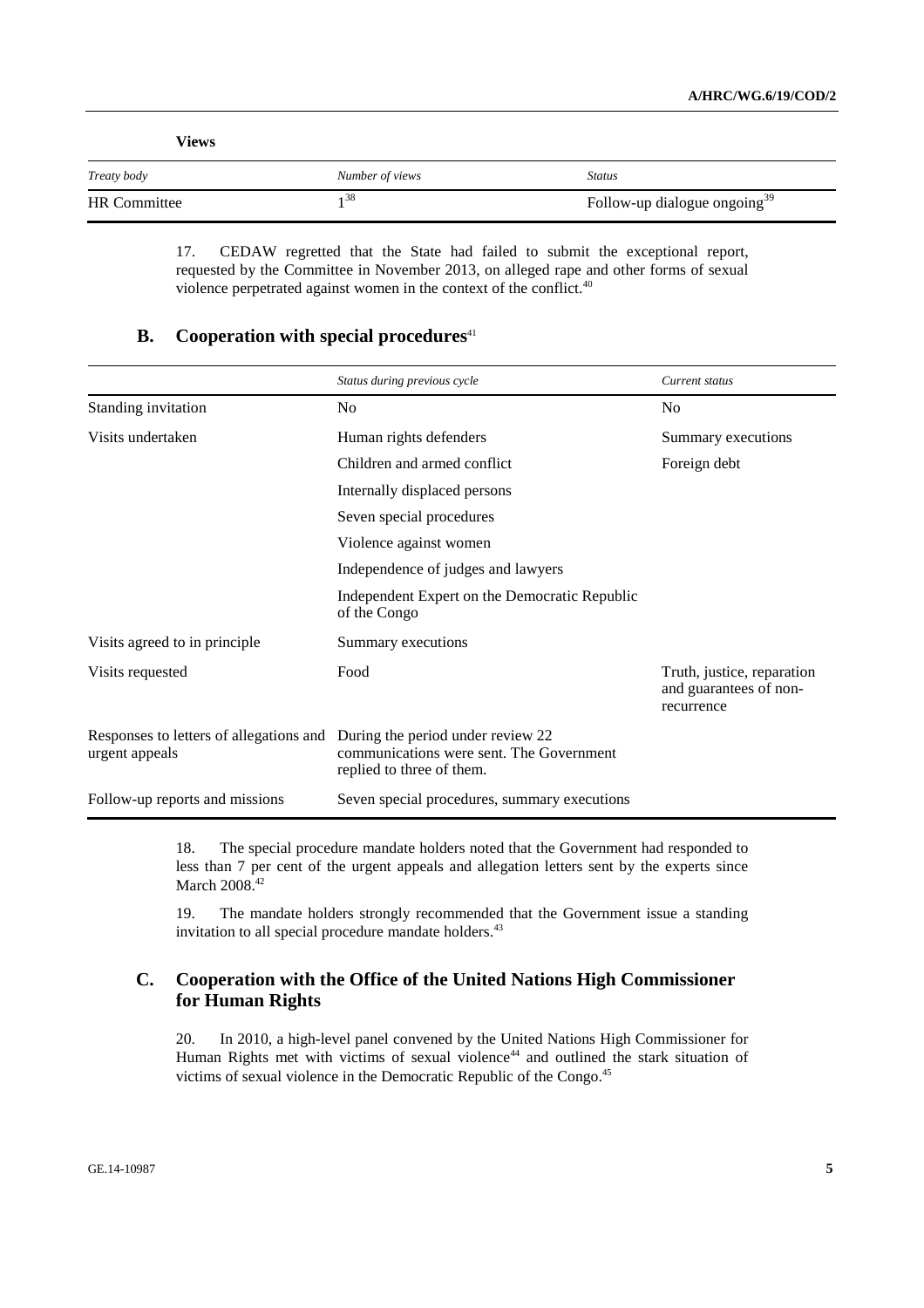21. Visiting the Democratic Republic of the Congo in 2013, the Deputy High Commissioner for Human Rights said that respect for human rights was key to stabilization succeeding in the country.<sup>46</sup>

## **III. Implementation of international human rights obligations**

#### **A. Equality and non-discrimination**

22. CEDAW recommended that the Government withdraw the discriminatory provisions of the Family Code and adopt the draft Law on Gender Equality.<sup>47</sup> It also urged adopting provisions prohibiting polygamy, early marriage, female genital mutilation and levirate.48 CESCR made similar recommendations.49

23. Seven special procedures mandate holders noted that discriminatory laws and practices and impunity remained root causes of violence against women.<sup>50</sup>

24. UNHCR underlined that a high percentage of Congolese children did not have birth certificates, which was a critical issue for returnees, refugees and IDP children, as they were unable to provide any proof of identity or secure any of their rights.<sup>51</sup> It recommended that the Government ensure the birth registration of all children born in the country without discrimination and the provision of late birth registration free of charge.<sup>52</sup> CRC<sup>53</sup> and CESCR made related recommendations.<sup>54</sup>

## **B. Right to life, liberty and security of the person**

25. The country team recalled that, during the first UPR, the Government had pledged to abolish the death penalty and that a preliminary bill on the abolition of the death penalty had been rejected by the National Assembly in 2010. The country team added that the de jure abolition of the death penalty should be put into effect.<sup>55</sup>

26. In 2010, OHCHR stated that numerous human rights violations, including summary executions, rapes, arbitrary arrests and detentions, torture and cruel, inhuman or degrading treatment of civilians, had been committed by FARDC and PNC.<sup>56</sup> The country team stressed that, since 2011, the United Nations Joint Human Rights Office (UNJHRO) had observed an increase in the number of cases of violations of the right to life, which were committed primarily by agents of the national security or defence forces, or by elements of armed groups in the eastern part of the country.<sup>57</sup>

27. OHCHR noted that, since April 2012, the majority of the human rights violations documented by the United Nations Joint Human Rights Office (UNJHRO) had been related to the activities of the Mouvement du 23 mars (M23). M23 had committed gross human rights violations and serious violations of international humanitarian law,58 as had other armed groups, such as the Democratic Liberation Forces of Rwanda (FDLR) and the Lord's Resistance Army (LRA), operating in the eastern region of the country.<sup>59</sup>

28. OHCHR underlined that those various Congolese and foreign armed groups had been seeking to extend their influence and control over areas rich in natural resources. In that context, killings, enforced disappearances, ill-treatment and rape were often committed as part of systematic attacks on villages and their civilian populations, which might amount to crimes against humanity.<sup>60</sup>

29. The HR Committee recommended that the Government investigate, prosecute and punish all acts of extrajudicial killing and summary execution and grant appropriate reparations to victims or their families.<sup>61</sup>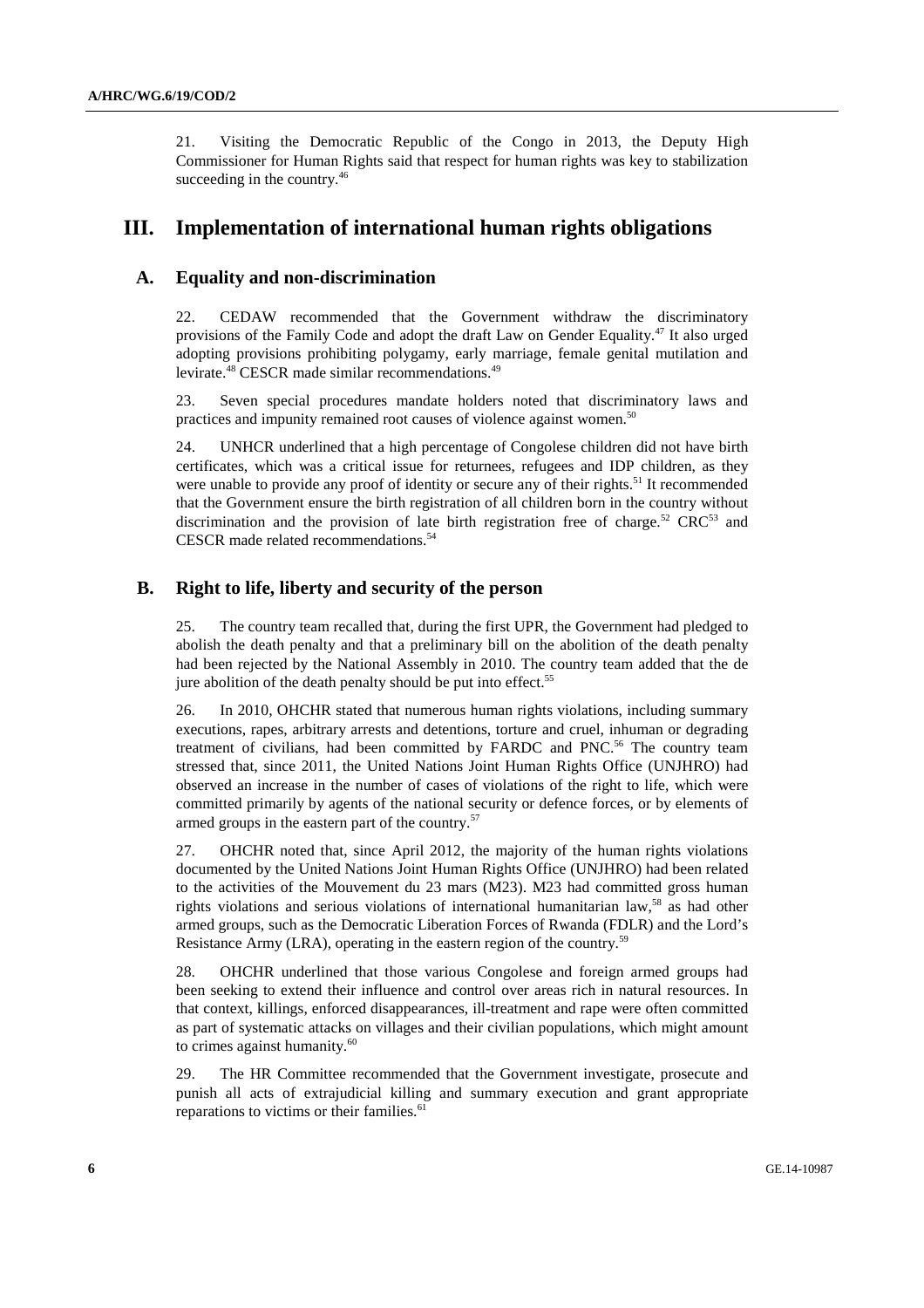30. The Special Rapporteur on extrajudicial, summary or arbitrary executions recommended that the Government make clear that killings by private actors, whether against alleged "witches" or criminals, would not be tolerated and that such killings be investigated and punished.<sup>62</sup>

31. The country team pointed to the widespread use of torture by the national defence and security forces (PNC, FARDC and National Intelligence Agency).<sup>63</sup>

32. OHCHR stated in 2010 that detainees in custody were still frequently subjected to torture, which often resulted in the death of or serious injury to the detainee.<sup>64</sup> The Special Rapporteur on extrajudicial, summary or arbitrary executions recommended that prison officials record the details of any deaths in prisons and regularly report to the Ministry of Justice.<sup>65</sup>

33. OHCHR noted that, although the law penalizing torture had been adopted, the consistent application thereof remained a significant challenge, given the lack of capacity and the need to train penitentiary, judicial and security personnel.<sup>66</sup>

34. The country team drew attention to the worrying conditions of detention and to the increasing number of deaths in prison, which were due to prison overcrowding, malnutrition, the lack or absence of medical care and inadequate budgets. It also noted that the conditions of detention and shortage of prison personnel were the underlying causes of riots and breakouts.<sup>67</sup> CESCR urged the Government to allocate the necessary funds to improve the conditions of detention and close all illegal detention facilities.<sup>68</sup>

35. The country team encouraged the Government to establish a special team within the Ministry of Justice that would include international staff members in order to prevent arbitrary detentions and to look for ways to improve the situation of prisoners.<sup>69</sup>

36. OHCHR recalled the recommendations made to the Government to ensure that the police remained the primary law enforcement agency and that it grant UNJHRO and other independent mechanisms free access to all places of detention.<sup>70</sup>

37. UNHCR stated that the National Strategy to Combat Gender-based Violence had yet to provide meaningful results. It also stated that sexual gender-based violence was prevalent across the country and had risen at an alarming rate in the east.<sup>71</sup> UNHCR recommended that the Government take adequate measures to reduce and eradicate incidents of sexual gender-based violence committed by armed elements and establish and strengthen accountability mechanisms. $72$ 

38. UNJHRO stated that mass rapes had been committed by FARDC in Minova in November 2012, by M23 members in Goma in November and December 2012 and by Mai Mai Simba/Lumumba combatants in June and November 2012.73 According to OHCHR, those incidents demonstrated how rape had been used as a weapon of war to intimidate populations.74

39. CEDAW was deeply concerned at the prevalence of rape and other forms of sexual violence, incest, sexual harassment and domestic violence, acts of torture of women and girls accused of being witches and acts of sexual violence against women detainees.75 It urged the Government to implement a "zero tolerance" policy, prosecute all acts on violence against women and provide compensation, assistance and rehabilitation to victims.76

40. The country team noted that, with the support of the United Nations, the Government had set up special police units for the protection of women and children and had organized training in the prevention of sexual violence for members of the FARDC and PNC.<sup>7</sup>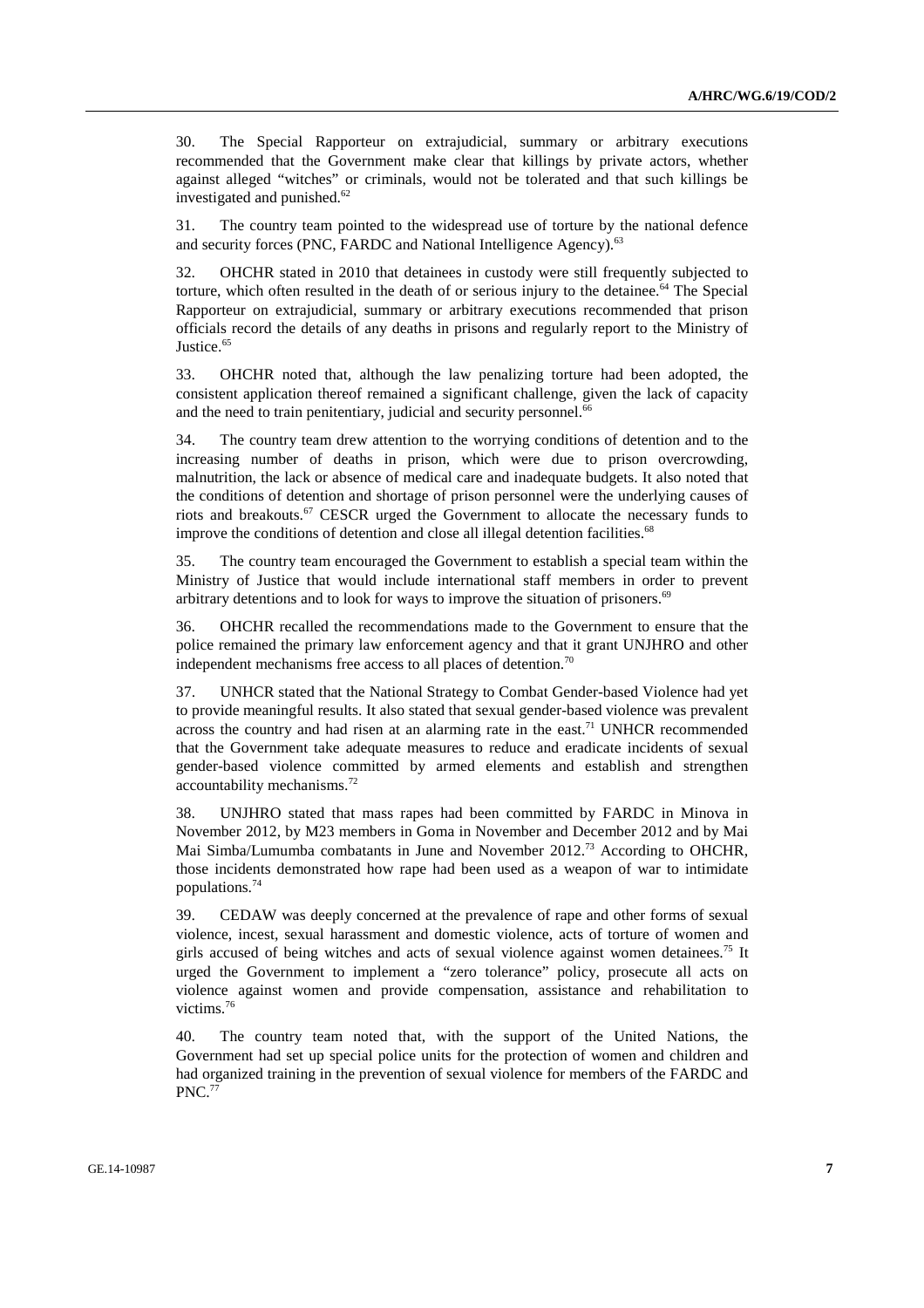41. The Secretary-General noted that an alarming number of reports of grave violations of children's rights had been documented, including killing and maiming, child recruitment, sexual violence and occupation of schools.<sup>78</sup>

42. CESCR expressed its deep concern that children were sexually and economically exploited on a massive scale and recommended that the Government fully implement the Child Protection Code.79

43. While welcoming the release of tens of thousands of children from the rank of the Armed Forces and armed groups in the previous eight years, CRC urged the Government to provide the National Implementation Unit for the National Disarmament, Demobilization and Reintegration Programme and all State agencies involved with the necessary resources to provide assistance to all former child soldiers.<sup>80</sup>

44. CRC expressed deep concern that children captured by FARDC had been treated primarily as perpetrators rather than victims, unlawfully detained and ill-treated, and that a number of them had been judged by military courts and, sometimes, sentenced to death or to life imprisonment. $81$ 

45. Expressing its deep concern at the allegations that children were used, especially by certain elements of FARDC, for the extraction of minerals in conditions similar to slavery, the ILO Committee of Experts on the Application of Conventions and Recommendations (ILO Committee of Experts) urged the Government to eliminate the forced labour of children in mines.<sup>82</sup>

46. The ILO Committee of Experts firmly requested that the Government ensure that the National Committee to Combat the Worst Forms of Child Labour was operational and that it formulated the national strategy on the abolition of child labour.<sup>83</sup>

47. Concerned that men, women and children were abducted by armed groups and by FARDC, CESCR urged the Government to criminalize all forms of human trafficking and convict perpetrators.<sup>84</sup> The ILO Committee of Experts also urged the Government to ensure the elimination of the sale and trafficking of children for sexual exploitation. $85$ 

48. CESCR expressed deep concern that persons with albinism had been killed and their organs used or trafficked for witchcraft ceremonies. It urged the Government to ensure the conduct of investigations and prosecution of those responsible, and apply itself to combating the discrimination against persons with albinism.<sup>86</sup>

## **C. Administration of justice, including impunity, and the rule of law**

49. CESCR expressed deep concern at the state of the justice system, characterized by a severe shortage of judges, a lack of adequate resources, political and military interference and high levels of corruption. It urged the Government to build an independent, efficient, adequately resourced and accountable justice system and exercise greater political will in fighting impunity.<sup>87</sup> CEDAW raised similar concerns and recommendations.<sup>88</sup>

50. The High Commissioner for Human Rights stated that, despite progress in prosecuting some high-profile perpetrators, the criminal justice system remained structurally weak and the lack of independence of the judiciary continued to be observed, in particular when dealing with cases of political opponents and members of civil society.89

51. The country team noted that proceedings had been initiated in the military courts against perpetrators of international crimes but that these mostly concerned low-ranking members of the army or police.<sup>90</sup>

52. The joint report of the special procedures highlighted that reforms of the justice and security sectors had not advanced enough and efforts undertaken were undermined by a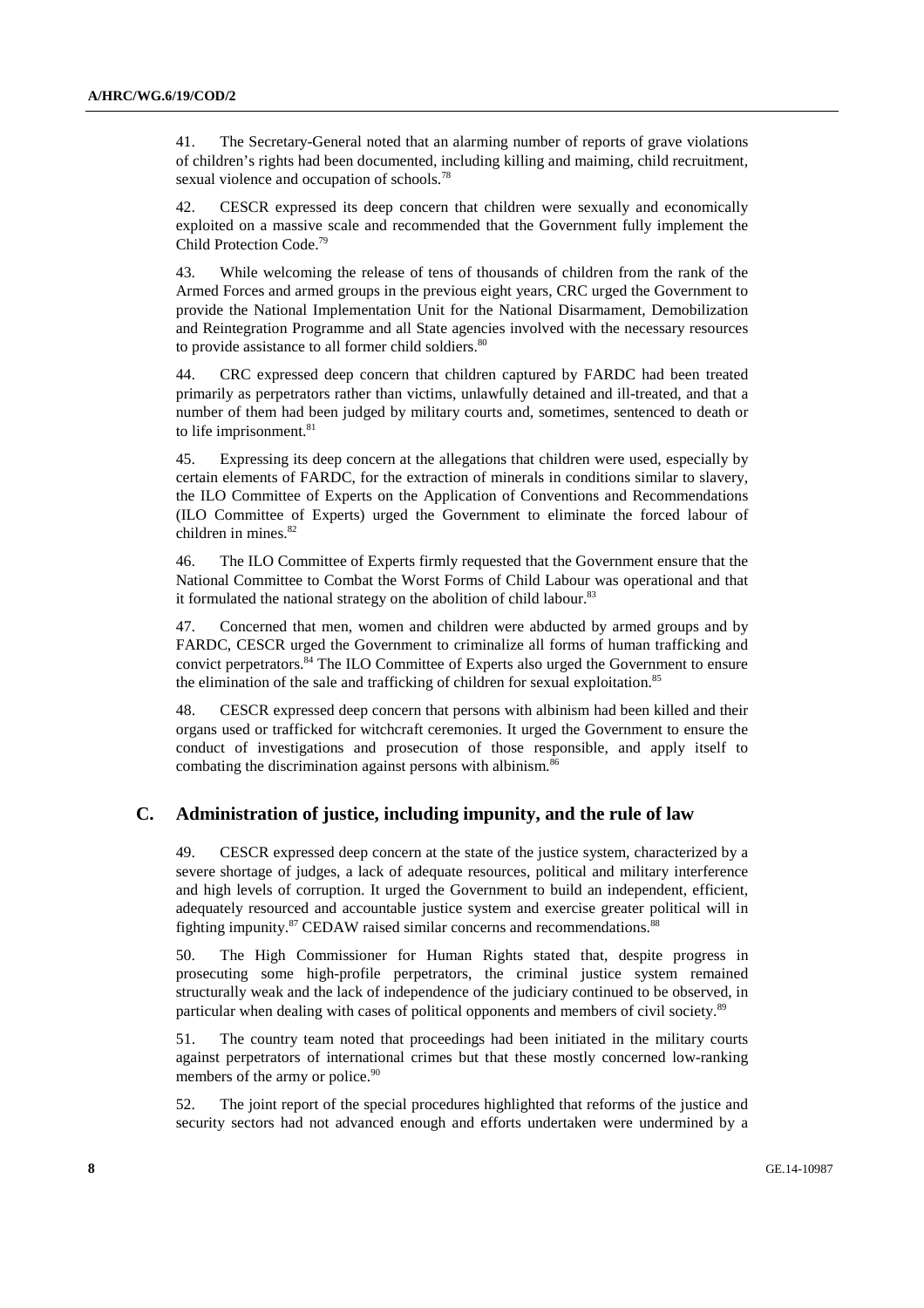lack of will to implement a "zero tolerance" policy against certain influential individuals suspected of serious human rights violations. $91$ 

53. The country team underscored the establishment of the Supreme Council of Justice, the adoption of measures for dismissing judges implicated in criminal matters or involved in corruption and the recent establishment of children's courts. $92$ 

54. The Special Rapporteur on summary executions stressed that the Government should investigate, arrest, and prosecute FARDC members responsible for abuses, including Colonel Sultani Makenga, Colonel Innocent Zimurinda, Colonel Bernard Byamungu and Lieutenant Colonel Salumu Mulenda. He added that senior leaders of FDLR based outside the country should be investigated for their role in war crimes and crimes against humanity in the Democratic Republic of the Congo.<sup>93</sup>

55. OHCHR noted that detainees were commonly denied the right to appear before a judge within the 48-hour period required and that that practice had led to the proliferation of *hébergés*, inmates who were detained without officially being charged.94

56. OHCHR underlined that very few of the human rights violations during the 2011 elections had resulted in an investigation or prosecution.<sup>95</sup>

57. CRC noted with deep concern that none of the perpetrators of recruitment of children had been convicted and that there was impunity for the most horrific forms of sexual violence and abuses of women and children.<sup>96</sup> Other treaty bodies raised similar concerns.97

58. Although the OHCHR mapping report<sup>98</sup> recommended a holistic approach to transitional justice, including tools for vetting the security services for their human rights records, and judicial and non-judicial transitional justice mechanisms, OHCHR stated that the Government had not identified the steps that it needed to take to that end.<sup>99</sup>

59. OHCHR recommended that the Government establish a vetting mechanism to ensure that those responsible for gross human rights violations were removed from the army and recalled that the authorities had committed to do so during the previous UPR.<sup>100</sup> The Security Council also called on the Government to implement such a mechanism.<sup>101</sup>

60. OHCHR noted some positive developments in the fight against impunity, including the conviction of FARDC officers who had deserted the army and had extensive records of human rights violations, and the surrender to the ICC of General Bosco Ntaganda.<sup>102</sup> It added that judicial investigations were also ongoing against Mai Mai Simba/Lumumba combatants.<sup>103</sup>

61. The country team stressed that the Government had recently reiterated its intention not to grant amnesty to perpetrators of violations of human rights or international humanitarian law.104

62. Noting with concern that corruption remained endemic, CESCR urged the Government to adopt strong, efficient and time-framed measures to promote good governance and combat corruption.105

## **D. Freedom of religion or belief, expression, association and peaceful assembly, and right to participate in public and political life**

63. OHCHR mentioned that, of the human rights violations documented against political party members, journalists and human rights defenders during the 2011 elections period, the fundamental freedoms of expression and assembly and right to liberty and security had been most affected.<sup>106</sup>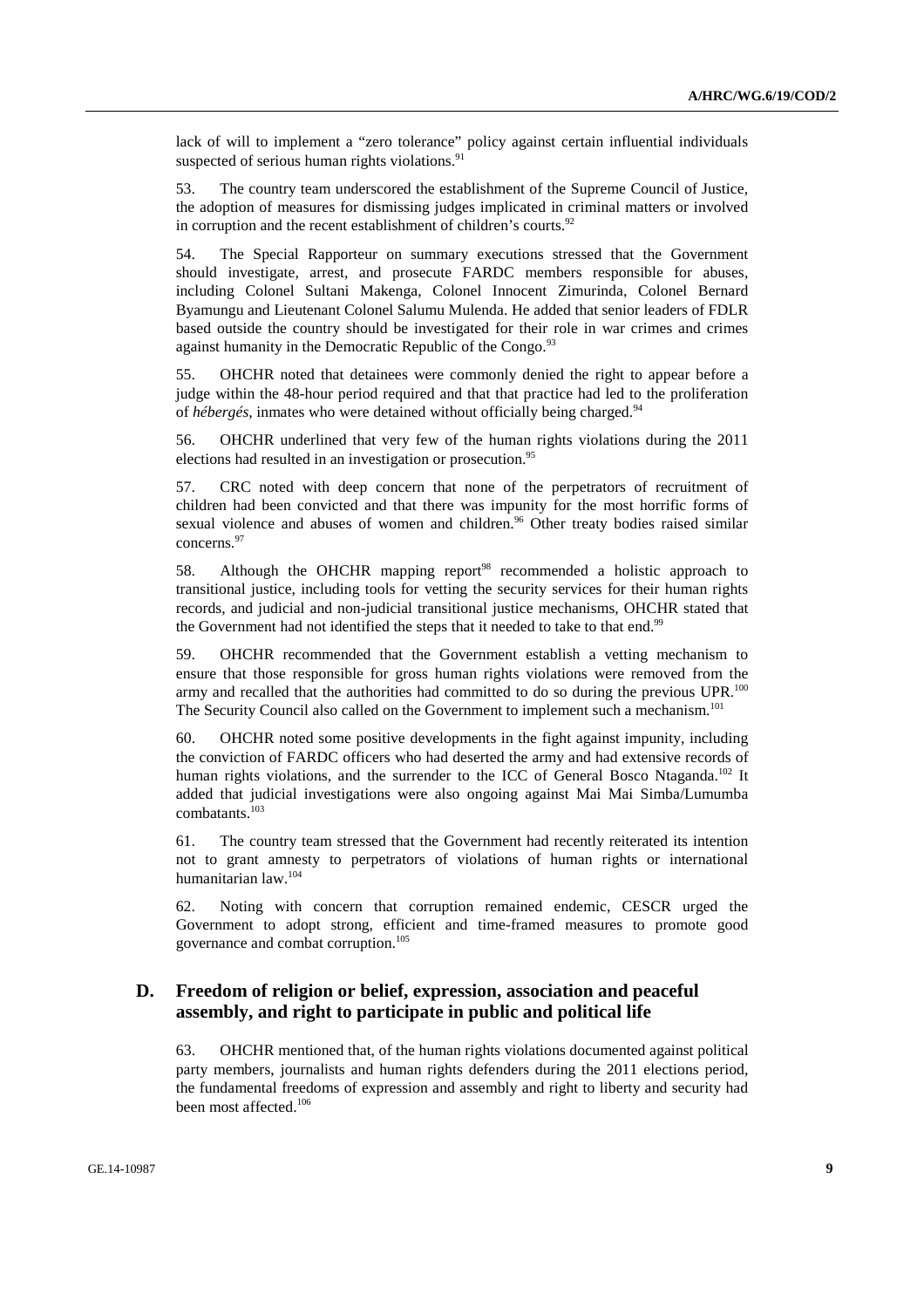64. The country team pointed out that incidents of intimidation, death threats, arbitrary arrests and other human rights violations committed against human rights defenders and journalists by State officials and armed groups were still being registered.<sup>107</sup>

65. UNESCO noted that the Director General of UNESCO had condemned the killings of three journalists and called on the Government to inform it of the actions taken to prevent the impunity of the perpetrators, although it stated that so far, no information had been provided.<sup>108</sup>

66. UNESCO encouraged the Government to decriminalize defamation and place it under the Civil Code,<sup>109</sup> begin introducing a law on freedom of information and further develop self-regulatory mechanisms of the media.<sup>110</sup>

67. OHCHR recalled that, during the previous UPR, it had been recommended that the Government develop a legal framework to ensure the security of journalists, human rights defenders, members of civil society and political opposition. It had also been recommended that they be permitted to exercise freely their rights to freedoms of expression, association and peaceful assembly, in accordance with international standards.<sup>111</sup>

68. Seriously concerned that human rights defenders were exposed to arbitrary detention threats and attacks by Government security, police forces and armed groups, CESCR urged the Government to end that ongoing harassment and persecution and to prosecute those responsible.<sup>112</sup> The special procedure mandate holders<sup>113</sup> and CRC raised similar concerns.114 OHCHR added that the murder of Mr. Floribert Chebeya in 2010 attested to the seriousness of the attacks on human rights defenders.<sup>115</sup>

## **E. Right to work and to just and favourable conditions of work**

69. Expressing concern at the situation of thousands of artisanal miners who worked in harsh conditions, CESCR called upon the Government to adopt a clear strategy, with the participation of trading companies, to prevent accidents in mines.<sup>116</sup>

70. OHCHR stated that the activities of the mining trading centres, established by the Government to ensure the traceability of minerals, had been suspended in 2012 owing to insecurity and the rivalry between holders of mining titles and artisanal miners. According to OHCHR, the Government had yet to put in place an effective system that would allow for the certification of origin and ensure the traceability of minerals, as well as regularize the working conditions of artisanal miners.<sup>117</sup>

71. OHCHR noted that the unregulated natural resource economy had been the primary recruiter and exploiter of labour in the country and that employees of social services that were supposed to protect labour rights often sacrificed the rights of workers through corruption.<sup>118</sup>

72. The ILO Committee of Experts urged the Government to ensure equality of treatment of Bambuti, Batwa and Bacwa in employment and the enjoyment of their right to engage in their traditional occupations and livelihoods without discrimination.<sup>119</sup>

73. Expressing concern about the numerous cases of harassment, arrest and detention of trade union officials and the obstruction of trade union activities in certain enterprises, CESCR urged the Government to investigate anti-trade union actions and ensure freedom to form and join trade unions. $120$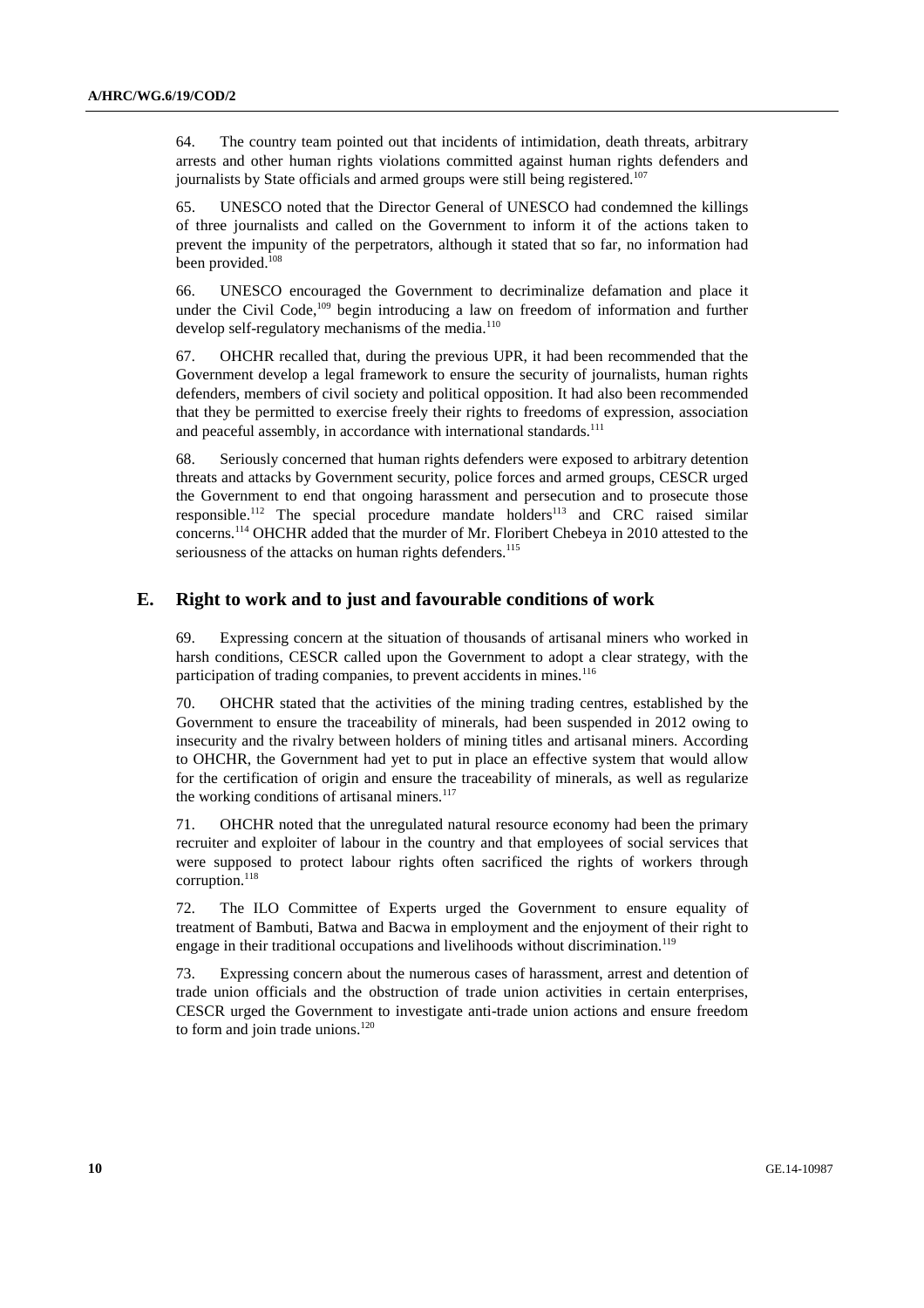## **F. Right to social security and to an adequate standard of living**

74. CESCR noted with grave concern that 75 per cent of the population lived in extreme poverty, that 83 per cent of the population had no access to safe drinking water, 70 per cent had no access to hygienic sanitation facilities and only 1 per cent had access to electricity. It recommended that the Government allocate sufficient funds for the implementation of its poverty reduction strategy and ensure that international development aid was utilized for the realization of the right to an adequate standard of living.<sup>121</sup>

75. Stating that the standard of living of the Congolese people hardly corresponded to the country's natural wealth, OHCHR explained the situation by inadequacies in the management of revenue from natural wealth, bad governance and the illegal exploitation of natural resources.<sup>122</sup>

76. Seven thematic special procedures stressed that the lack of transparent and effective Government control over the mining sector deprived the State of funds that it could dedicate to meeting its responsibilities with regard to social and economic rights.<sup>123</sup>

77. Expressing concern at the high level of acute and chronic malnutrition and the vulnerability of the population to food shortages in spite of the country's impressive agricultural potential, CESCR urged the Government to achieve food and nutrition security according priority to the agricultural sector.<sup>124</sup>

78. OHCHR noted that, owing to the chronic underpayment of civil servants, corruption practices had taken root, compromising State efficiency in realizing economic and social rights.<sup>125</sup>

79. The Independent Expert on the effects of foreign debt recommended that the Government ensure that public enterprise reform and its efforts to broaden the tax base did not compromise the enjoyment of all human rights, particularly economic, social and cultural rights.<sup>126</sup>

80. CESCR urged the Government to speed up the process of adoption of a social security code and the establishment of a sustainable social security system.<sup>127</sup>

81. CESCR urged the Government to adopt a national housing policy that would upgrade poor urban settlements and ensure security of tenure; ensure that persons forcibly evicted from their properties be provided with adequate compensation and/or offered relocation; and guarantee that relocation sites were provided with basic services.<sup>128</sup>

## **G. Right to health**

82. In 2009, CESCR was deeply concerned that 4 million people had died since the conflict had begun, that most deaths were caused by preventable and treatable illnesses and that most of the health districts were no longer functioning, leaving 37 per cent of the population totally deprived of any form of health care. It urged the Government to fulfil its commitment to allocate 15 per cent of its budget to building a sustainable health system.<sup>129</sup>

83. OHCHR stated that, in the east of the country, the widespread looting of health clinics, the arbitrary obstruction of humanitarian convoys and the flight of medical workers had aggravated the situation.<sup>130</sup>

84. The country team noted the efforts being made to care for victims of sexual violence, to increase the provision of emergency obstetric and neonatal care and to train midwives. It also noted that a plan of action on reproductive health, gender and population, and a law on maternal health, had been adopted. The country team indicated that, on the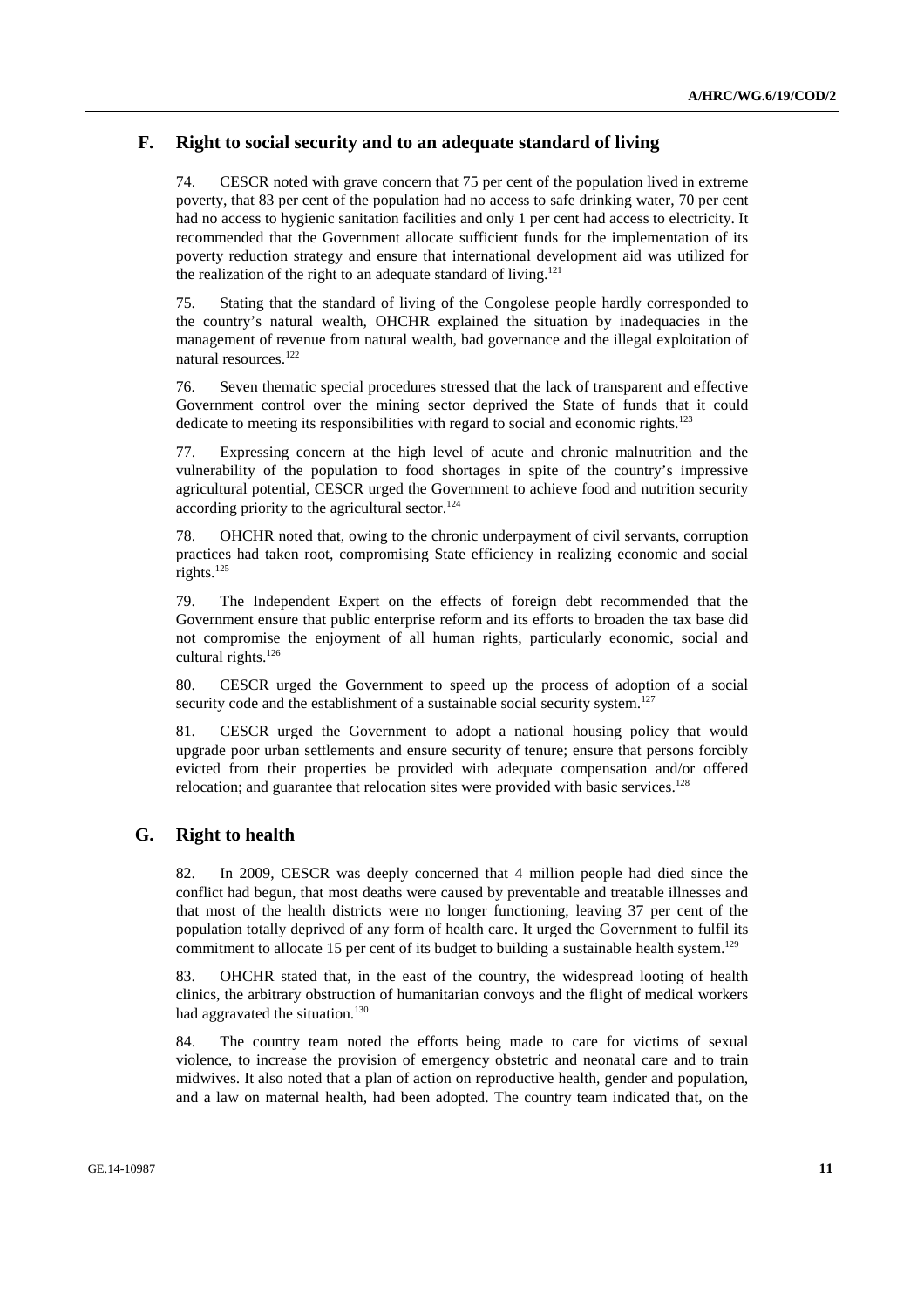other hand, the share of the budget allocated to the health sector had dropped from 7.83 per cent in 2012 to 3.95 per cent in 2013.<sup>131</sup>

85. CEDAW called upon the Government to ensure the effective implementation of the national strategy to combat maternal and infant mortality; increase access for women and girls to basic health-care services; remove punitive legislative provisions imposed on women who underwent abortion; and improve availability of and access to HIV/AIDS services.<sup>132</sup>

#### **H. Right to education**

86. While welcoming the free and compulsory primary education policy, CEDAW remained concerned about its insufficient implementation.<sup>133</sup> It recommended that the Government allocate adequate funding for education to increase the number of schools and teachers, improve the quality of teaching and school infrastructure and ensure de facto equal access of girls to all levels of education.<sup>134</sup>

87. UNESCO noted that there were no schools that provided free education and that most parents could not afford the high cost of tuition.<sup>135</sup>

88. UNESCO also underscored that vulnerable and disadvantaged groups did not enjoy the right to education for various reasons such as early marriage, poverty, living too far away from schools and the high cost of education for children with disabilities.<sup>136</sup>

89. UNESCO suggested that the Government could be encouraged to consider adopting legal provisions to ensure that primary education was free and compulsory for all children without discrimination.<sup>137</sup>

90. CRC recommended that the Government ensure the provision of human rights education and peace education for all children in schools.<sup>138</sup>

#### **I. Persons with disabilities**

91. Noting with concern that most adults with disabilities had to resort to begging, CESCR urged the Government to adopt anti-discrimination legislation that provides persons with disabilities with social-policy programmes.<sup>139</sup>

#### **J. Minorities and indigenous peoples**

92. Deeply concerned at the negative effect of the systematic and abusive exploitation of forest resources on the way of life of numerous indigenous peoples, CESCR recommended that the Government adopt legislation and measures to recognize the status of Pygmies and other indigenous peoples, in order to protect their ancestral lands as well as their own cultural identity.<sup>140</sup>

93. Expressing deep concern that, in war zones, Pygmies were subjected to mass rapes, extermination and persecution, CESCR urged the Government to ensure that racial discrimination is criminalized as a specific offence.<sup>141</sup> CEDAW recommended that the Government ensure that Pygmy women had access, without discrimination, to basic services and to land.<sup>142</sup>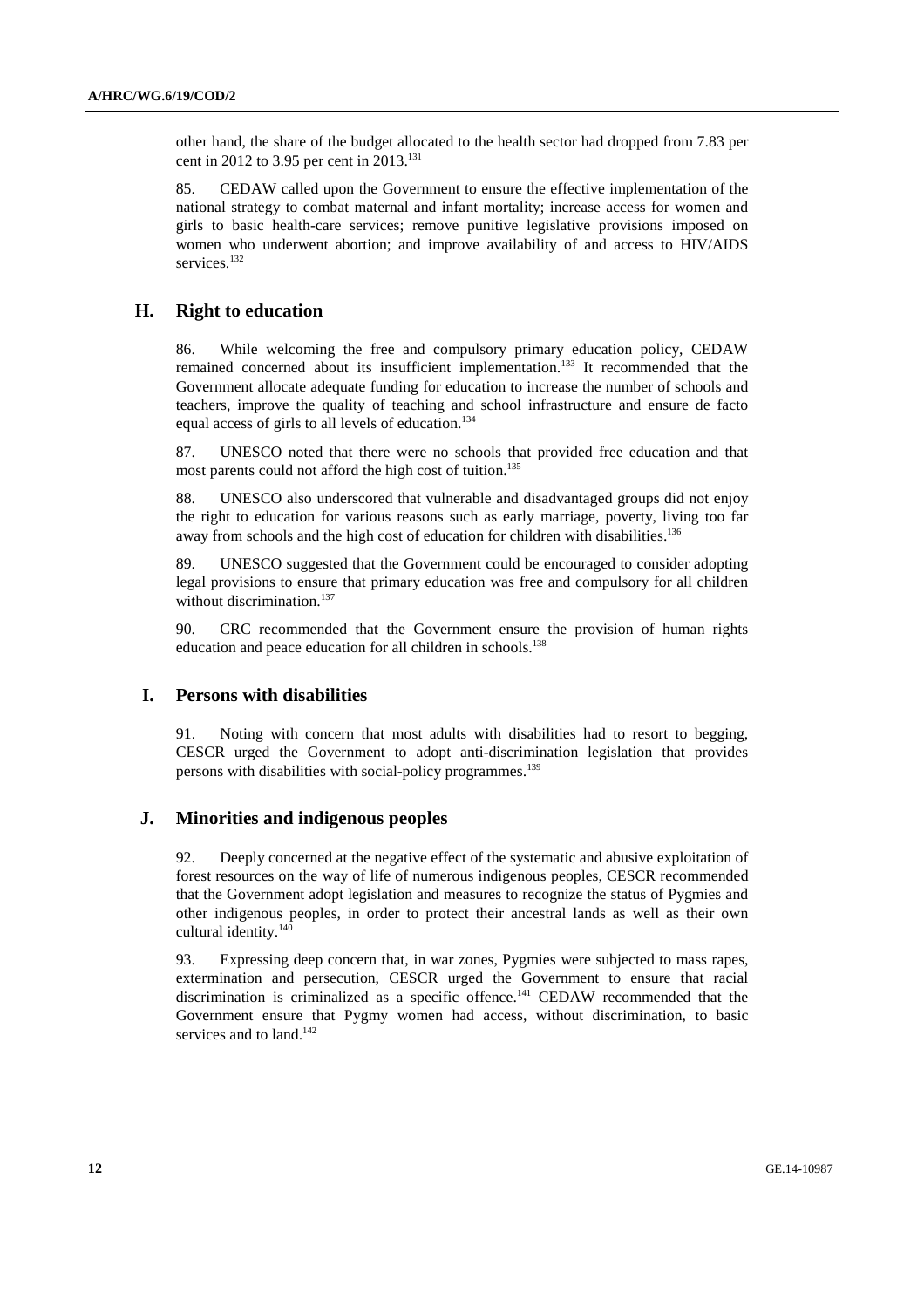## **K. Migrants, refugees and asylum seekers**

94. UNHCR stated that, as of June 2013, the total number of asylum seekers and refugees registered in the country amounted to 183,675 persons and that women and girls accounted for approximately 51 per cent of the refugee population.<sup>143</sup>

95. UNHCR noted that asylum seekers still experienced a significant delay in the assessment of their claims and that many refugees continued to face difficulties in assessing their rights.144 It recommended that the Government process refugee claims within a reasonable time frame and raise awareness on the issue of refugee identity documents to facilitate their acceptance.<sup>145</sup>

96. UNHCR estimated that the Democratic Republic of the Congo hosted nearly 800,000 refugee returnees and internally displaced returnees and noted that the return of forcibly displaced persons had not always been durable, especially owing to security concerns.146 UNHCR recommended that the Government continue raising international support for the implementation of reintegration programmes and create suitable conditions for the durable return of forcibly IDPs and refugees.<sup>147</sup>

#### **L. Internally displaced persons**

97. UNHCR stated that there were an estimated 2.6 million internally displaced persons (IDPs) and there was no comprehensive legal system in place to regulate their protection and assistance.<sup>148</sup> It underlined that their situation was critical, particularly in the Kivus (65 per cent of the total of the  $IDPs<sup>149</sup>$  and some had been displaced several times, with no durable solution in sight.<sup>150</sup>

98. CESCR expressed concern at the precarious situation of the IDPs who rely exclusively on assistance provided by international humanitarian organizations. It noted with deep concern that they were regularly victims of gross human rights and humanitarian law violations committed by all factions engaged in the fighting, including FARDC. It urged the Government to assume its obligations to protect them and respond to their needs.151

99. OHCHR underlined the plight of IDPs, who lived in absolute poverty without access to sufficient food, drinking water or health care was particularly worrying.<sup>152</sup>

#### **M. Right to development and environmental issues**

100. Expressing concern at the numerous cases of peasants expelled from their land owing to mining operations, CESCR called upon the Government to urgently launch a consultation process with a view to revising the current land law and securing land tenure.<sup>153</sup>

101. Concerned that illicit trade of wood and abusive exploitation of forests adversely affected the ecology and biodiversity, CESCR urged the Government to enforce the moratorium on concessions.154

102. Concerned that the illegal exploitation and mismanagement of the natural resources continued with the involvement of foreign companies, CESCR recommended that the Government review all mining contracts and repeal any that are detrimental to the Congolese people; adopt measures to control the export of minerals and impose drastic sanctions on those involved in the illicit trade of natural resources. It also recommended that the Government ensure that revenues derived from natural resources are used to improve basic services and infrastructure so that living conditions may be improved.<sup>155</sup>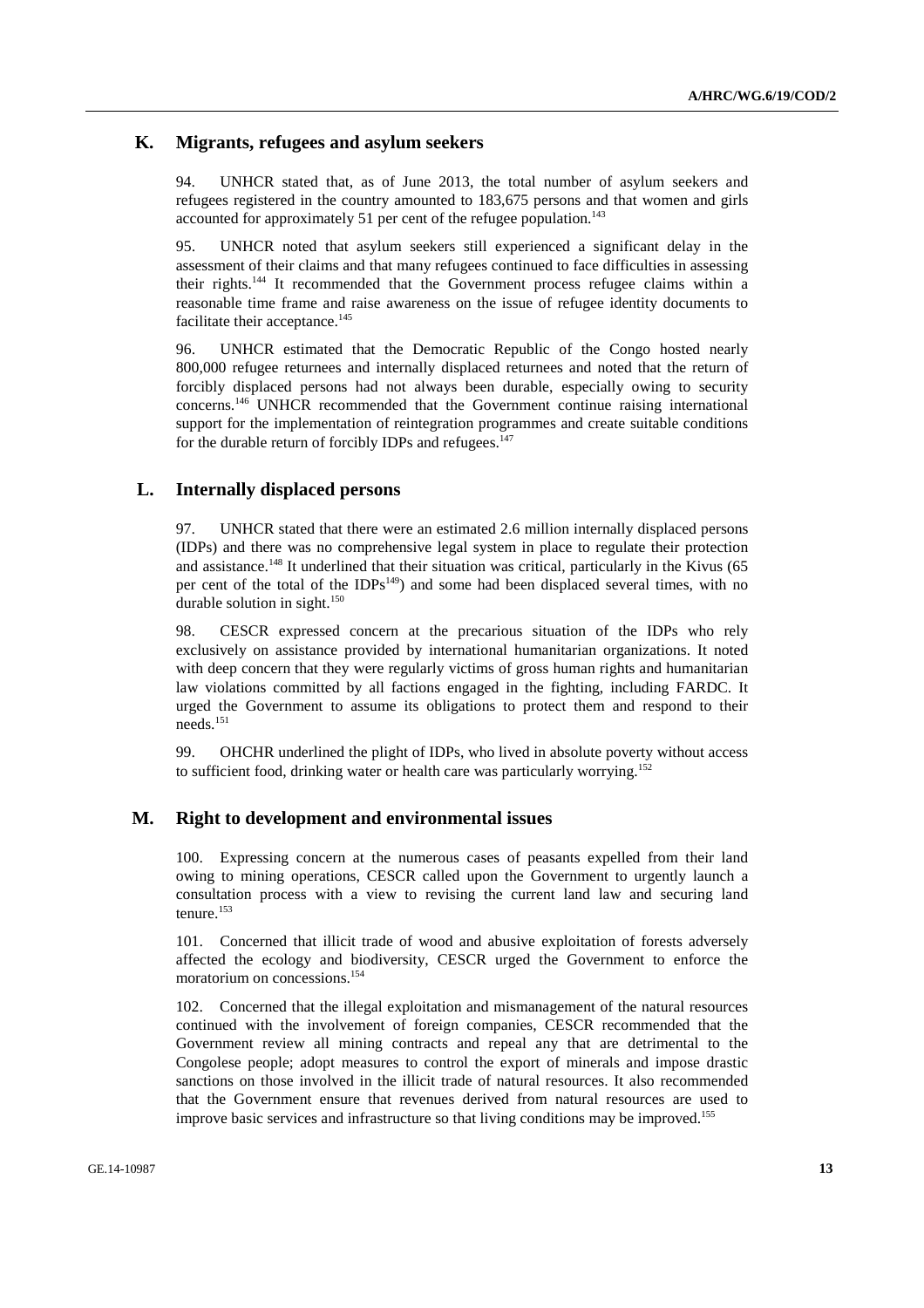#### *Notes*

| 1              |                                                                                                      | Unless indicated otherwise, the status of ratifications of instruments listed in the table may be found                                                                                    |  |
|----------------|------------------------------------------------------------------------------------------------------|--------------------------------------------------------------------------------------------------------------------------------------------------------------------------------------------|--|
|                | on the official website of the United Nations Treaty Collection database, Office of Legal Affairs of |                                                                                                                                                                                            |  |
|                |                                                                                                      | the United Nations Secretariat, http://treaties.un.org/. Please also refer to the United Nations                                                                                           |  |
|                | compilation on the Democratic Republic of the Congo from the previous cycle                          |                                                                                                                                                                                            |  |
|                | (A/HRC/WG.6/6/COD/2).                                                                                |                                                                                                                                                                                            |  |
| $\overline{c}$ |                                                                                                      | The following abbreviations have been used for this document:                                                                                                                              |  |
|                | <b>ICERD</b>                                                                                         | International Convention on the Elimination of All Forms of Racial Discrimination                                                                                                          |  |
|                | <b>ICESCR</b>                                                                                        | International Covenant on Economic, Social and Cultural Rights                                                                                                                             |  |
|                | OP-ICESCR                                                                                            | Optional Protocol to ICESCR                                                                                                                                                                |  |
|                | <b>ICCPR</b>                                                                                         |                                                                                                                                                                                            |  |
|                | <b>ICCPR-OP1</b>                                                                                     | International Covenant on Civil and Political Rights                                                                                                                                       |  |
|                |                                                                                                      | Optional Protocol to ICCPR                                                                                                                                                                 |  |
|                | <b>ICCPR-OP 2</b>                                                                                    | Second Optional Protocol to ICCPR, aiming at the abolition of the death penalty                                                                                                            |  |
|                | <b>CEDAW</b>                                                                                         | Convention on the Elimination of All Forms of Discrimination against Women                                                                                                                 |  |
|                | OP-CEDAW                                                                                             | Optional Protocol to CEDAW                                                                                                                                                                 |  |
|                | CAT                                                                                                  | Convention against Torture and Other Cruel, Inhuman or Degrading Treatment or                                                                                                              |  |
|                |                                                                                                      | Punishment                                                                                                                                                                                 |  |
|                | OP-CAT                                                                                               | Optional Protocol to CAT                                                                                                                                                                   |  |
|                | <b>CRC</b>                                                                                           | Convention on the Rights of the Child                                                                                                                                                      |  |
|                | OP-CRC-AC                                                                                            | Optional Protocol to CRC on the involvement of children in armed conflict                                                                                                                  |  |
|                | OP-CRC-SC                                                                                            | Optional Protocol to CRC on the sale of children, child prostitution and child                                                                                                             |  |
|                |                                                                                                      | pornography                                                                                                                                                                                |  |
|                | OP-CRC-IC                                                                                            | Optional Protocol to CRC on a communications procedure                                                                                                                                     |  |
|                | <b>ICRMW</b>                                                                                         | International Convention on the Protection of the Rights of All Migrant Workers and                                                                                                        |  |
|                |                                                                                                      | Members of Their Families                                                                                                                                                                  |  |
|                | <b>CRPD</b>                                                                                          | Convention on the Rights of Persons with Disabilities                                                                                                                                      |  |
|                | OP-CRPD                                                                                              | Optional Protocol to CRPD                                                                                                                                                                  |  |
|                | <b>CPED</b>                                                                                          | International Convention for the Protection of All Persons from Enforced                                                                                                                   |  |
| 3              |                                                                                                      | Disappearance                                                                                                                                                                              |  |
|                |                                                                                                      | Individual complaints: ICCPR-OP 1, art. 1; OP-CEDAW, art. 1; OP-CRPD, art. 1; OP-ICESCR, art.                                                                                              |  |
|                |                                                                                                      | 1; OP-CRC-IC, art. 5; ICERD, art. 14; CAT, art. 22; ICRMW, art. 77; and CPED, art. 31. Inquiry                                                                                             |  |
|                |                                                                                                      | procedure: OP-CEDAW, art. 8; CAT, art. 20; CPED, art. 33; OP-CRPD, art. 6; OP-ICESCR, art. 11;                                                                                             |  |
|                |                                                                                                      | and OP-CRC-IC, art. 13. Inter-State complaints: ICCPR, art. 41; ICRMW, art. 76; CPED, art. 32;                                                                                             |  |
|                |                                                                                                      | CAT, art. 21; OP-ICESCR, art. 10; and OP-CRC-IC, art. 12. Urgent action: CPED, art. 30.                                                                                                    |  |
|                |                                                                                                      | 1954 Convention relating to the Status of Stateless Persons and 1961 Convention on the Reduction of                                                                                        |  |
|                | Statelessness.                                                                                       |                                                                                                                                                                                            |  |
| 5              |                                                                                                      | Protocol to Prevent, Suppress and Punish Trafficking in Persons, Especially Women and Children,                                                                                            |  |
|                |                                                                                                      | supplementing the United Nations Convention against Transnational Organized Crime.                                                                                                         |  |
|                |                                                                                                      | International Labour Organization Convention No. 169 concerning Indigenous and Tribal Peoples in                                                                                           |  |
| 7              |                                                                                                      | Independent Countries and Convention No. 189 concerning Decent Work for Domestic Workers.                                                                                                  |  |
|                |                                                                                                      | Geneva Convention for the Amelioration of the Condition of the Wounded and Sick in Armed Forces                                                                                            |  |
|                |                                                                                                      | in the Field (First Convention); Geneva Convention for the Amelioration of the Condition of                                                                                                |  |
|                |                                                                                                      | Wounded, Sick and Shipwrecked Members of Armed Forces at Sea (Second Convention); Geneva<br>Convention relative to the Treatment of Prisoners of War (Third Convention); Geneva Convention |  |
|                |                                                                                                      |                                                                                                                                                                                            |  |
|                |                                                                                                      | relative to the Protection of Civilian Persons in Time of War (Fourth Convention); Protocol                                                                                                |  |
|                |                                                                                                      | Additional to the Geneva Conventions of 12 August 1949, and relating to the Protection of Victims of                                                                                       |  |
|                |                                                                                                      | International Armed Conflicts (Protocol I); Protocol Additional to the Geneva Conventions of 12                                                                                            |  |
|                |                                                                                                      | August 1949, and relating to the Protection of Victims of Non-International Armed Conflicts                                                                                                |  |
|                |                                                                                                      | (Protocol II). For the official status of ratifications, see Federal Department of Foreign Affairs of                                                                                      |  |
| 8              |                                                                                                      | Switzerland, at www.eda.admin.ch/eda/fr/home/topics/intla/intrea/chdep/warvic.html.                                                                                                        |  |
|                |                                                                                                      | Protocol Additional to the Geneva Conventions of 12 August 1949, and relating to the Adoption of an                                                                                        |  |
|                |                                                                                                      | Additional Distinctive Emblem (Protocol III). For the official status of ratifications, see Federal                                                                                        |  |
|                |                                                                                                      | Department of Foreign Affairs of Switzerland, at                                                                                                                                           |  |
|                |                                                                                                      | www.eda.admin.ch/eda/fr/home/topics/intla/intrea/chdep/warvic.html.                                                                                                                        |  |

www.eda.admin.ch/eda/fr/home/topics/intla/intrea/chdep/warvic.html.<br><sup>9</sup> 1951 Convention relating to the Status of Refugees and its 1967 Protocol.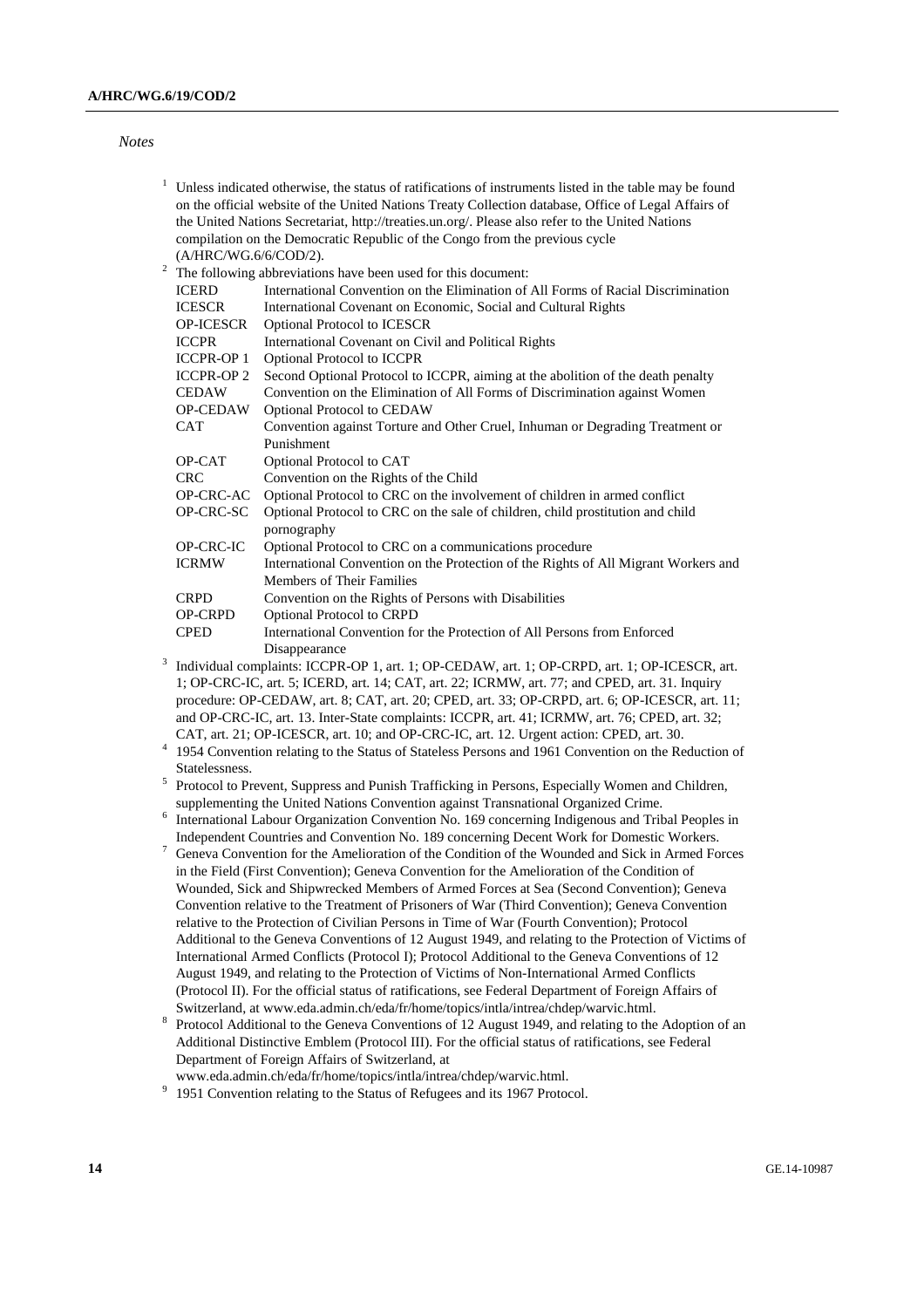- International Labour Organization Convention No. 29 concerning Forced or Compulsory Labour; Convention No. 105 concerning the Abolition of Forced Labour; Convention No. 87 concerning Freedom of Association and Protection of the Right to Organise; Convention No. 98 concerning the Application of the Principles of the Right to Organise and to Bargain Collectively; Convention No. 100 concerning Equal Remuneration for Men and Women Workers for Work of Equal Value; Convention No. 111 concerning Discrimination in Respect of Employment and Occupation; Convention No. 138 concerning Minimum Age for Admission to Employment; Convention No. 182 concerning the Prohibition and Immediate Action for the Elimination of the Worst Forms of Child
- Labour.<br><sup>11</sup> Concluding observations of the Committee on Economic, Social and Cultural Rights on the
- Democratic Republic of Congo, E/C.12/COD/CO/4, paras. 18 and 38.<br><sup>12</sup> Concluding observations of the Committee on the Elimination of Discrimination against Women on the Democratic Republic of Congo, CEDAW/C/COD/CO/6-7, par
- $13$  International Labour Organization Convention No. 169 concerning Indigenous and Tribal Peoples in Independent Countries.<br><sup>14</sup> International Labour Organization Convention No. 155 concerning Occupational Safety and Health.
- 
- <sup>15</sup> International Labour Organization Convention No 176 concerning Safety and Health in Mines.
- E/C.12/COD/CO/4, paras. 14 and 22.<br><sup>16</sup> CEDAW/C/COD/CO/6-7, para. 10 (h).
- <sup>17</sup> UNCT submission to the UPR of the Democratic Republic of the Congo, p. 4. See also report of the United Nations High Commissioner for Human Rights on the situation of human rights and the
- activities of her Office in the Democratic Republic of the Congo, A/HRC/24/33, para. 60. 18 UNHCR submission to the UPR of the Democratic Republic of the Congo, p. 4. See also
- CEDAW/C/COD/CO/6-7, para. 36 (c).<br><sup>19</sup> African Union Convention for the Protection and Assistance of Internally Displaced Persons in Africa. UNHCR submission, p. 3. 20 A/HRC/24/33, para. 60.
- 
- <sup>21</sup> Concluding observations of the Committee on the Rights of the Child under OPAC on the Democratic Republic of Congo, CRC/C/OPAC/COD/CO/1, para. 7.<br><sup>22</sup> Ibid., para. 35.
- 
- <sup>23</sup> UNCT submission, p. 6. See also «La MONUSCO et ses partenaires lancent un Plan d'action nationale en faveur des enfants», 8 February 2013, available from
- monusco.unmissions.org/Default.aspx?ctl=Details&tabid=11192&mid=14306&ItemID=19607.<br><sup>24</sup> UNCT submission, p. 2.<br><sup>25</sup> Ibid., p. 7.
- 
- 
- $26$  Ibid., pp. 1-2.
- <sup>27</sup> A/HRC/24/33, para. 2.
- <sup>28</sup> UNCT submission, p. 11.
- 29 A/HRC/24/33, para. 60.
- <sup>30</sup> CRC/C/OPAC/COD/CO/1, para. 37.
- <sup>31</sup> UNCT submission, p. 2.
- 32 UNCT submission, p. 10. See also A/HRC/24/33, para. 34.
- <sup>33</sup> The following abbreviations have been used for this document:
	- CERD Committee on the Elimination of Racial Discrimination
	- CESCR Committee on Economic, Social and Cultural Rights
	- HR Committee Human Rights Committee
	- CEDAW Committee on the Elimination of Discrimination against Women
	- CAT Committee against Torture
	-
- CRC Committee on the Rights of the Child 34 Concluding observations of CERD on the Democratic Republic of the Congo, CERD/C/COD/CO/15,
- para. 27. 35 Concluding observations of CCPR on the Democratic Republic of the Congo, CCPR/C/COD/CO/3, para. 28.
- CEDAW/C/COD/CO/6-7, para. 46.
- $37$  Conclusions and recommendations of CAT on the Democratic Republic of Congo, CAT/C/DRC/CO/1, para. 17.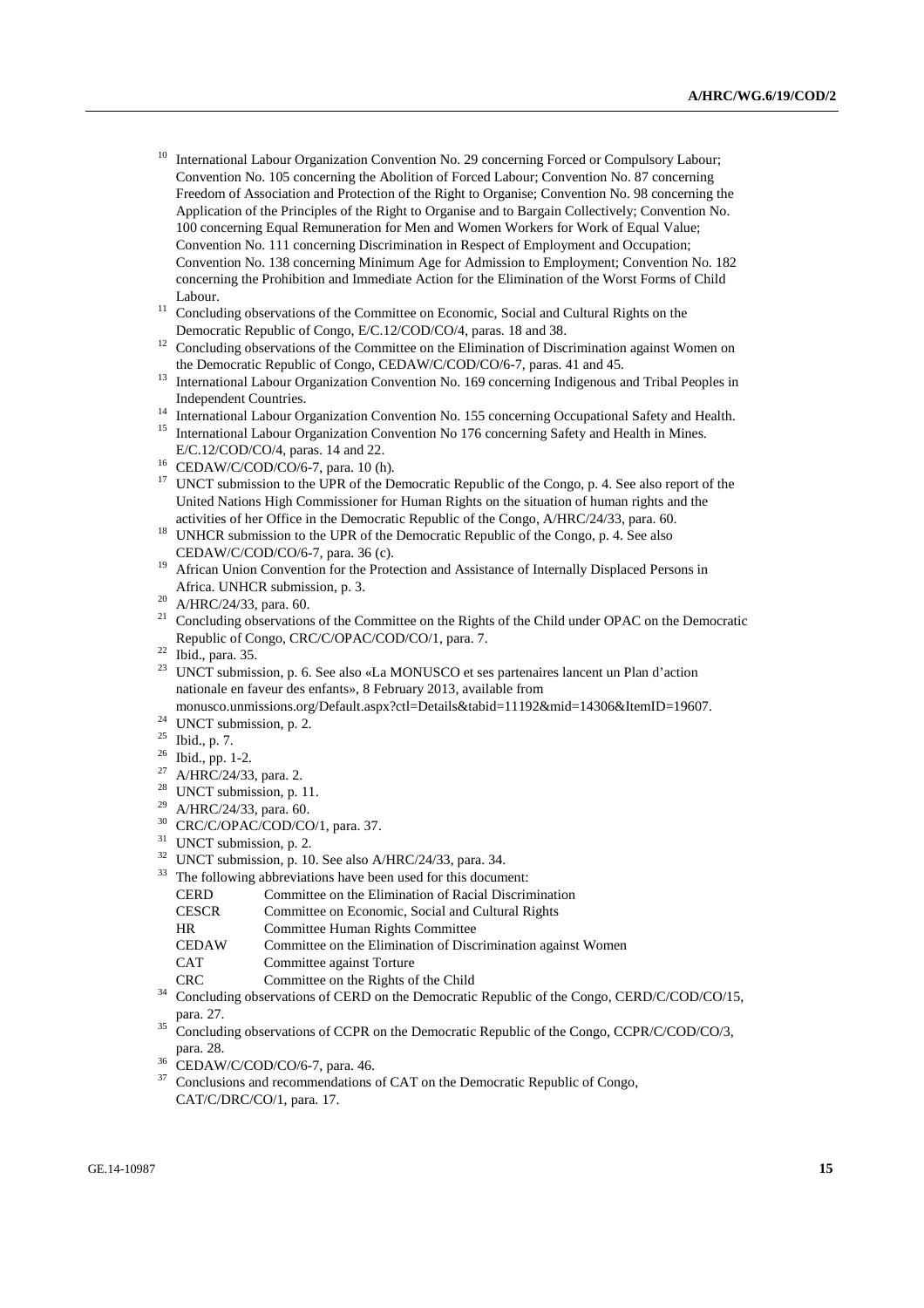- 38 Communication No. 1483/2006, *Basongo Kibaya* v. *Democratic Republic of the Congo*, Views adopted on 30 July 2009, A/60/40 (Vol. II) (Supp.).<br><sup>39</sup> Ibid., para. 9.<br><sup>40</sup> CEDAW/C/COD/CO/6.7, para. 4.
- 
- CEDAW/C/COD/CO/6-7, para. 4.
- <sup>41</sup> For the titles of special procedures, see www.ohchr.org/EN/HRBodies/SP/Pages/Themes.aspx and www.ohchr.org/EN/HRBodies/SP/Pages/Countries.aspx. 42 Third joint report of seven United Nations experts on the situation in the Democratic Republic of the
- Congo, A/HRC/16/68, para 14 (the mandate holders were: the Special Rapporteur on violence against women, its causes and consequences, the Representative of the Secretary-General on human rights of internally displaced persons, the Special Rapporteur on the independence of judges and lawyers, the Special Rapporteur on the right of everyone to the enjoyment of the highest attainable standard of physical and mental health, the Special Rapporteur on the situation of human rights defenders, the Special Representative of the Secretary-General on the issue of human rights and transnational corporations and other business enterprises and the Special Representative of the Secretary-General for children and armed conflict).
- <sup>43</sup> Second joint report of seven United Nations experts on the situation in the Democratic Republic of the Congo, A/HRC/13/63, para 116. See also A/HRC/24/33, para. 60.
- <sup>44</sup> Press release, "UN High Level panel to hear from victims of sexual violence in Democratic Republic of the Congo", Kinshasa and Geneva, 29 September 2010.
- <sup>45</sup> Press Release, "UN report outlines stark situation of victims of sexual violence in DR Congo", Kinshasa and Geneva, 3 March 2011. See also *Rapport du Panel à la Haut-Commissaire aux Droits de l'Homme sur les moyens de recours et de réparation pour les victimes de violences sexuelles en*
- *République Démocratique du Congo* (2011).<br><sup>46</sup> Press release, "Respect for human rights key to stabilization succeeding in DRC, says top UN human rights official", Kinshasa and Geneva, 28 August 2013.
- <sup>47</sup> CEDAW/C/COD/CO/6-7, paras. 38 and 14. See also UNCT submission, p. 2.
- 48 CEDAW/C/COD/CO/6-7, para. 20.
- <sup>49</sup> E/C.12/COD/CO/4, para. 20. See also ILO Committee of Experts on the Application of Conventions and Recommendations, Observation concerning ILO Discrimination (Employment and Occupation) Convention, 1958 (No. 111) – Democratic Republic of the Congo, adopted 2012, published 102nd ILC session (2013). Available from
- www.ilo.org/dyn/normlex/en/f?p=1000:13100:0::NO:13100:P13100\_COMMENT\_ID:3087379.<br>50 A/HRC/13/63, para 109.
- 
- <sup>51</sup> UNHCR submission, p. 4.
- 52 Ibid., p. 5.
- 53 CRC/C/OPAC/COD/CO/1, para. 27.
- 54 E/C.12/COD/CO/4, para. 35.
- 55 UNCT submission, p. 3.
- 56 Report of the United Nations High Commissioner for Human Rights on the situation of human rights and the activities of her Office in the Democratic Republic of the Congo, A/HRC/13/64, para. 2. 57 UNCT submission, p. 3.
- 
- 58 A/HRC/24/33, para. 3.
- 59 A/HRC/13/64, para. 3.
- 60 A/HRC/24/33, para. 3. See also report of the Secretary-General on the United Nations Organization Stabilization Mission in the Democratic Republic of the Congo, S/2013/96, para. 45. 61 CCPR/C/COD/CO/3, para. 10. See also A/HRC/24/33, para. 10.
- 
- <sup>62</sup> Report of the Special Rapporteur on extrajudicial, summary or arbitrary executions on his mission to the Democratic Republic of the Congo, A/HRC/14/24/Add.3, para 115.<br><sup>63</sup> UNCT submission, p. 3. See also A/HRC/24/33, para. 15.
- 
- $^{64}$  A/HRC/13/64, para. 13.
- 65 A/HRC/14/24/Add.3, para 112.
- $^{66}$  A/HRC/19/48, para. 14.
- 67 UNCT submission, p. 4. See also report of the United Nations Joint Human Rights Office (MONUSCO-OHCHR) on Deaths in Detention Centres in the Democratic Republic of the Congo, March 2013 p. 4; report of the United Nations High Commissioner for Human Rights on the situation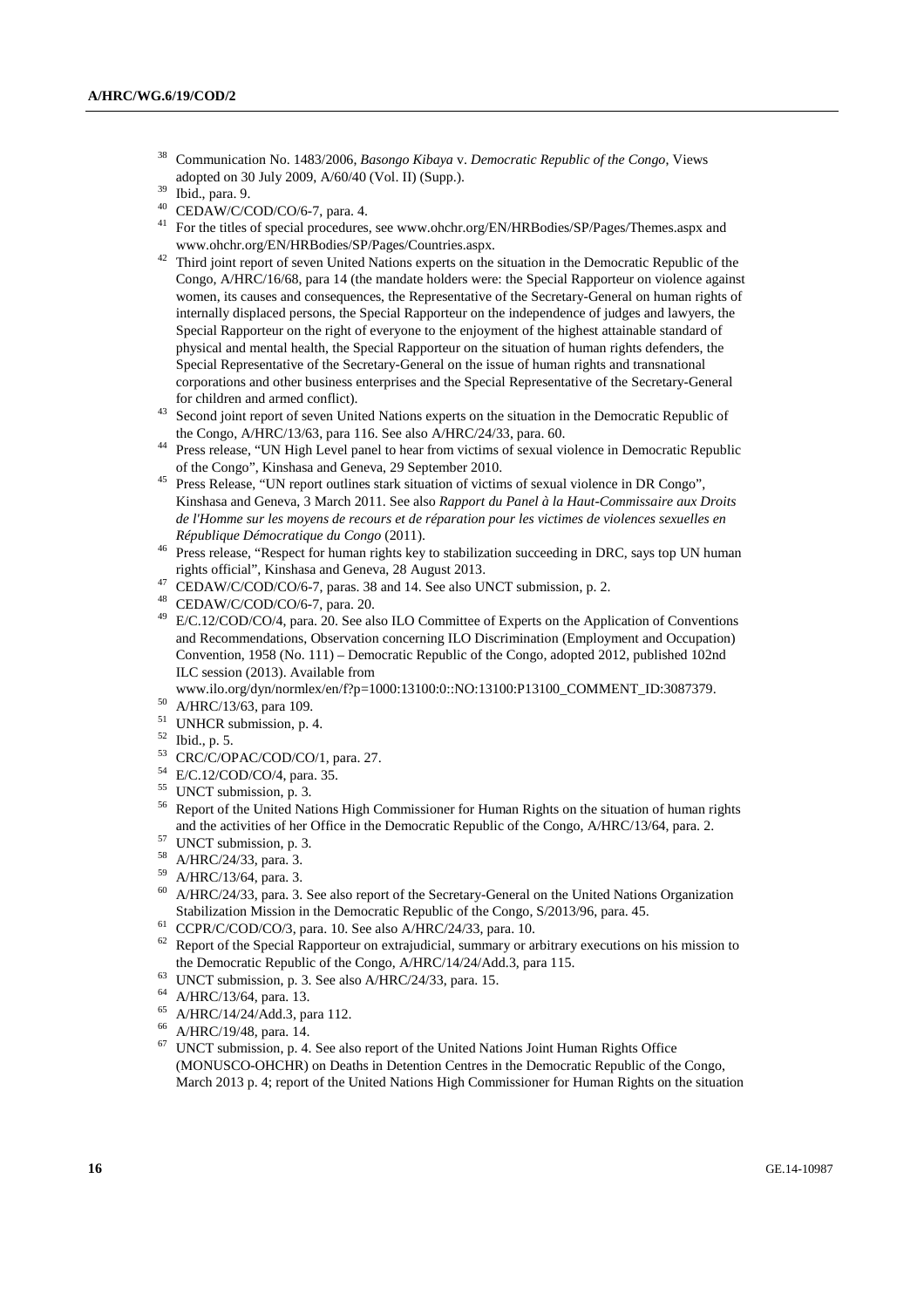of human rights and the activities of her Office in the Democratic Republic of the Congo, A/HRC/16/27 and Corr.1 (French only), paras 16–17, and A/HRC/13/64 and Corr.1, paras. 10–12. 68 E/C.12/COD/CO/4, para. 32.

- 
- <sup>69</sup> UNCT submission, pp. 4-5. See also report of the Working Group on the Universal Periodic Review on the Democratic Republic of the Congo,  $A/HRC/13/8$ , para. 96 (6).
- A/HRC/24/33, para. 18. See also CAT/C/DRC/CO/1, para. 10; CCPR/C/COD/CO/3, para. 19; and A/HRC/13/8, paras. 97 (1) and (3).
- <sup>71</sup> UNHCR submission, p. 6. See also UNCT submission to the UPR of the Democratic Republic of the Congo, p. 5.<br><sup>72</sup> UNHCR submission, p. 7.
- 
- 73 A/HRC/24/33, para. 24. See also A/HRC/19/48, para. 16; report of the Secretary-General on sexual violence in conflict, A/67/792-S/2013/149, para. 39; and the report of the United Nations Joint Human Rights Office on human rights violations perpetrated by soldiers of the Congolese Armed Forces and combatants of the M23 in Goma and Sake, North Kivu province, and in and around Minova, South Kivu province, from 15 November to 2 December 2012, May 2013 ("the UNJHRO report", available from www.ohchr.org/Documents/Countries/ZR/UNJHROMay2013\_en.pdf).
- $74$  A/HRC/24/33, para. 24. See also the report of the UNJHRO report.
- 75 CEDAW/C/COD/CO/6-7, para. 21.
- 76 Ibid., para. 22.
- $77$  UNCT submission, pp. 5 and 6.
- S/2013/96, para. 53. See also report of the Secretary-General on the United Nations Organization Stabilization Mission in the Democratic Republic of the Congo, S/2013/388, paras. 52–53.<br><sup>79</sup> E/C.12/COD/CO/4, para. 28.<br><sup>80</sup> CDC/COD/CO/1, paras. 44 and 45.
- 
- CRC/C/OPAC/COD/CO/1, paras. 44 and 45.
- 81 CRC/C/OPAC/COD/CO/1, para. 46.
- <sup>82</sup> ILO Committee of Experts on the Application of Conventions and Recommendations, Observation concerning ILO Worst Forms of Child Labour Convention, 1999 (No. 182) – Democratic Republic of the Congo, adopted 2011, published 101st ILC session (2012). Available from<br>www.ilo.org/dyn/normlex/en/f?p=1000:13100:0::NO:13100:P13100\_COMMENT\_ID:2700615.
- 83 ILO Committee of Experts on the Application of Conventions and Recommendations, Direct Requests concerning ILO Minimum Age Convention, 1973 (No. 138) – Democratic Republic of the Congo, adopted 2012, published 102nd ILC session (2013). Available from
- www.ilo.org/dyn/normlex/en/f?p=1000:13100:0::NO:13100:P13100\_COMMENT\_ID:3084220. 84 E/C.12/COD/CO/4, para. 26. See also CEDAW/C/COD/CO/6-7, para. 24.
- 
- <sup>85</sup> ILO Committee of Experts on the Application of Conventions and Recommendations, Direct request concerning ILO Worst Forms of Child Labour Convention, 1999 (No. 182) – Democratic Republic of the Congo, adopted 2011, published 101st ILC session (2012). Available<br>fromwww.ilo.org/dyn/normlex/en/f?p=1000:13100:0::NO:13100:P13100 COMMENT ID:2700616.
- <sup>86</sup> E/C.12/COD/CO/4, para. 19. See also OHCHR report on persons with albinism, A/HRC/24/57, paras. 35 and 39.
- 87 E/C.12/COD/CO/4, para. 10.
- 88 CEDAW/C/COD/CO/6-7, paras. 11 and 12.
- 89 A/HRC/24/33, para. 58.
- <sup>90</sup> UNCT submission, p. 8.
- 91 A/HRC/13/63, para. 108.
- <sup>92</sup> UNCT submission, p. 9.
- <sup>93</sup> A/HRC/14/24/Add.3, para. 109.
- A/HRC/13/64 and Corr.1, para. 6.
- <sup>95</sup> A/HRC/24/33, para. 38. See the UNJHRO report.
- <sup>96</sup> CRC/C/OPAC/COD/CO/1, para. 38.
- $^{97}$  E/C.12/COD/CO/4, para. 25; CEDAW/C/COD/CO/6-7, para. 9.<br> $^{98}$  See the report of the menning exercise decumenting the meet set
- See the report of the mapping exercise documenting the most serious violations of human rights and international humanitarian law committed within the territory of the Democratic Republic of the Congo between March 1993 and June 2003, August 2010. Available from http://www.ohchr.org/en/countries/africaregion/Pages/rdcProjetmapping.aspx. 99 A/HRC/24/33, para. 52.
-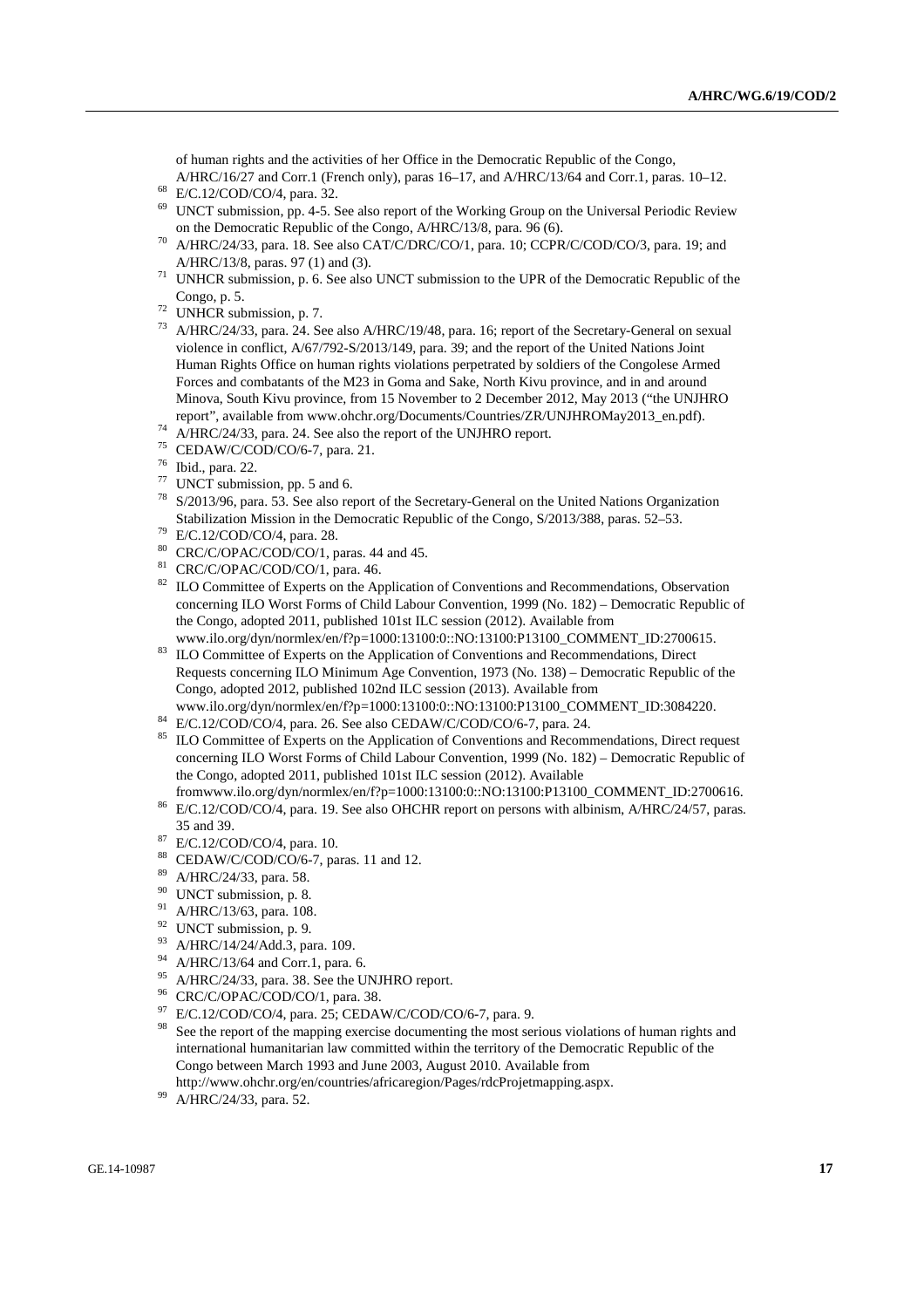- 
- 
- 
- 
- 
- 
- 
- <sup>100</sup> A/HRC/19/48, para. 56. See also A/HRC/24/33, para. 60 (b).<br>
<sup>101</sup> Security Council resolutions 1906 (2009), para. 32, and 1991 (2011), para. 16.<br>
<sup>102</sup> A/HRC/24/33, para. 48. See also S/2013/388, para. 47.<br>
<sup>103</sup> A/ and Corr.1, para. 34.<br>
<sup>108</sup> UNESCO submission to the UPR of the Democratic Republic of the Congo, para. 20.<br>
<sup>110</sup> Ibid., para. 29.<br>
<sup>110</sup> Ibid., para. 30.<br>
<sup>111</sup> A/HRC/24/33, para. 30.<br>
<sup>112</sup> E/C.12/COD/CO/4, para. 12.<br>
- 
- 
- 
- 
- 
- 
- 
- 
- 
- 
- 
- concerning ILO Discrimination (Employment and Occupation) Convention, 1958 (No. 111) –
- Democratic Republic of the Congo, adopted 2012, published 102nd ILC session (2013). 120 E/C.12/COD/CO/4, para. 23. See also ILO Committee of Experts on the Application of Conventions and Recommendations, Observation concerning ILO Freedom of Association and Protection of the Right to Organize Convention, 1948 (No. 87) – Democratic Republic of the Congo, adopted 2011, published 101st ILC session (2012). Available from<br>www.ilo.org/dyn/normlex/en/f?p=1000:13100:0::NO:13100:P13100\_COMMENT\_ID:2698672.

- 
- 
- 
- 
- 
- <sup>121</sup> E/C.12/COD/CO/4, para. 29.<br>
<sup>122</sup> A/HRC/16/27 and Corr.1 (French only), paras. 33–34.<br>
<sup>123</sup> A/HRC/13/63, p. 2.<br>
<sup>124</sup> E/C.12/COD/CO/4, para. 30.<br>
<sup>125</sup> A/HRC/19/48, para. 29.<br>
<sup>126</sup> Report of the Independent Expert financial obligations of States on the full enjoyment of all human rights, particularly economic, social and cultural rights, on his mission to the Democratic Republic of the Congo, A/HRC/20/23/Add.2,
- 
- 
- 
- 
- 
- 
- 
- 
- 
- 
- para. 85.<br>
<sup>127</sup> E/C.12/COD/CO/4, para. 24.<br>
<sup>128</sup> Ibid., para. 31.<br>
<sup>129</sup> Ibid., para. 34.<br>
<sup>130</sup> A/HRC/13/64 and Corr.1, para. 27.<br>
<sup>131</sup> UNCT submission, p. 11.<br>
<sup>132</sup> CEDAW/C/COD/CO/6-7, para. 32.<br>
<sup>133</sup> Ibid., para. 2 Recommendations, Direct Requests concerning ILO Minimum Age Convention, 1973 (No. 138) – Democratic Republic of the Congo, adopted 2012, published 102nd ILC session (2013). Available from www.ilo.org/dyn/normlex/en/f?p=1000:13100:0::NO:13100:P13100\_COMMENT\_ID:3083532.<br>  $\text{CRC/C/OPAC/COD/CO/1, para. 29.}$ <br>  $\text{E/C.12/COD/CO/4, para. 18.}$ <br>
139 E/C.12/COD/CO/4, para. 18.<br>
141 Ibid., para. 36.<br>
141 Ibid., para. 17.<br>
142
- 
- 
- 
- 
-